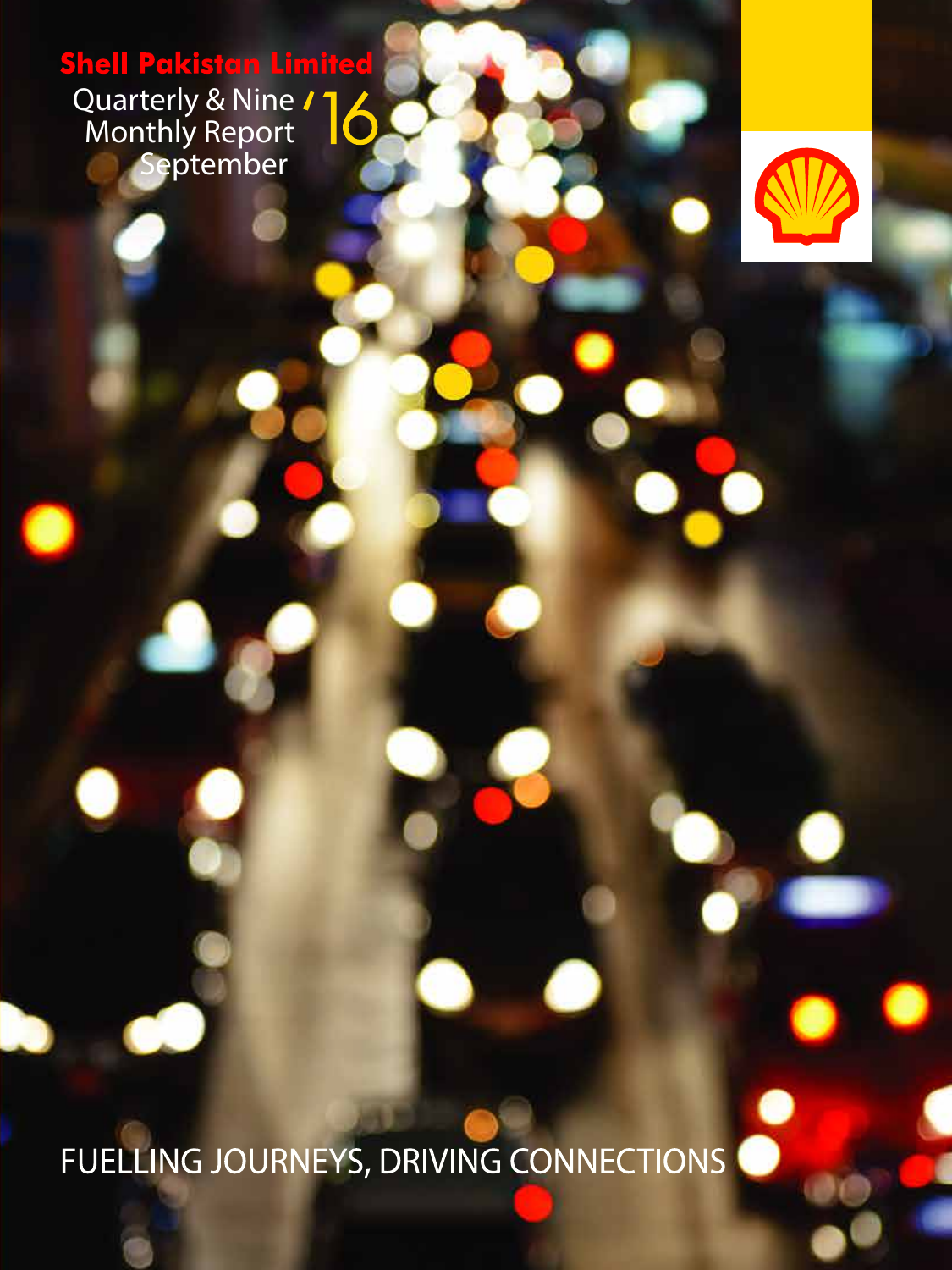### COMPANY **INFORMATION**

**Board of Directors**<br> **Chairman**<br>
Chairman Omar Sheikh Jawwad A Cheema Farrokh K Captain Soo Lim Goh\* Imran R Ibrahim Nasser N S Jaffer Zaffar A Khan Klaas Mantel Haroon Rashid Badaruddin F Vellani Faisal Waheed

#### **Managing Director & Chief Executive Officer**

Jawwad A Cheema

#### **Audit Committee**

Badaruddin F Vellani Chairman Soo Lim Goh\* Imran R Ibrahim

#### **Human Resource and Remuneration Committee**

Klaas Mantel Farrokh K Captain Jawwad A Cheema

### **Company Secretary**

Tariq Saeed

#### **Registered Office**

Shell House 6, Ch. Khaliquzzaman Road Karachi-75530 Pakistan

#### **Auditors**

Ernst & Young Ford Rhodes Sidat Hyder

#### **Legal Advisors**

Vellani & Vellani Advocates & Solicitors

#### **Registrar & Share Registration Office**

FAMCO Associates (Pvt) Ltd. 8-F, next to Hotel Faran, Nursery Block - 6, P.E.C.H.S. Shahra-e-Faisal Karachi-75400

\*Soo Lim Goh resigned from the office of Director w.e.f. October 20, 2016 (close of business) and Rafi H Basheer was co-opted in his place w.e.f. October 21, 2016.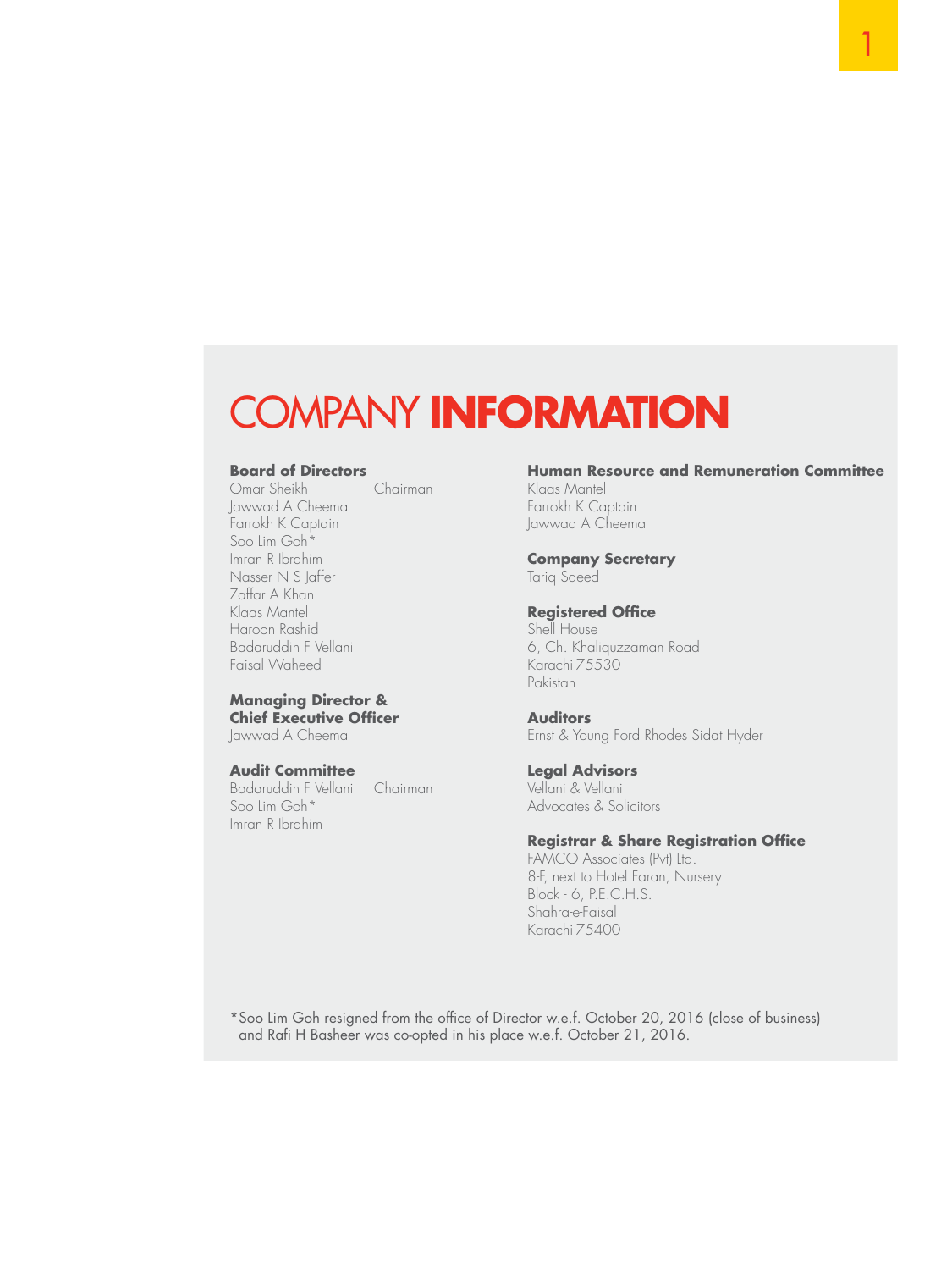### **CHIEF EXECUTIVE'S REVIEW For the quarter and nine months ended September 30, 2016**

### **Our performance**

Dear Shareholders,

On behalf of the Board of Directors of Shell Pakistan Limited, I would like to share the results of your Company for the nine months ended September 30, 2016. The Company has built on its positive operational performance during the quarter, with a clear focus on key strategic priorities and profitable growth. Despite continued volatility in international oil prices, your Company delivered a profit after tax of Rs 3,422 million for the nine months ended September 2016, compared to a profit after tax of Rs. 186 million in the same period last year. We continue to drive towards creating and sustaining a culture that drives our commitment to the safety of people, protect the environment, and drive for achieving Goal Zero, in our safety performance.

With the oil prices continuing to fluctuate in 2016, your Company is exposed to inventory losses driven by price volatility and compliance to regulatory requirements of maintaining strategic stock levels in the country. With Shell's global supply chain network we continue to drive for best available prices for imported products, and some of these efforts have been successful in mitigating potential losses.

Your Company continued a strict focus on ensuring excellence in operations while keeping costs at a manageable level. We made significant investments in building the Brand through advertising and promotional activities,



as well as in our infrastructure, to ensure we maintain our competitive advantage. We are working to enhance customer experience across our network by delivering enhanced value propositions delivered through our superior portfolio offerings.

### **Receivables & financing costs**

The results of your Company continue to be affected by the financial burden resulting from overdue 'receivables' from the Government of Pakistan. During the current period, your Company was unable to collect further refunds from the Government, due to which the Company continues to incur financing cost on bank borrowings required to fund these receivables. As at 30th September 2016, total outstanding receivables stand at Rs 6,441 million. The Company's management is in engagement with relevant Government authorities for the recovery of 'receivables' to ensure we enhance shareholder returns, drive for efficient business,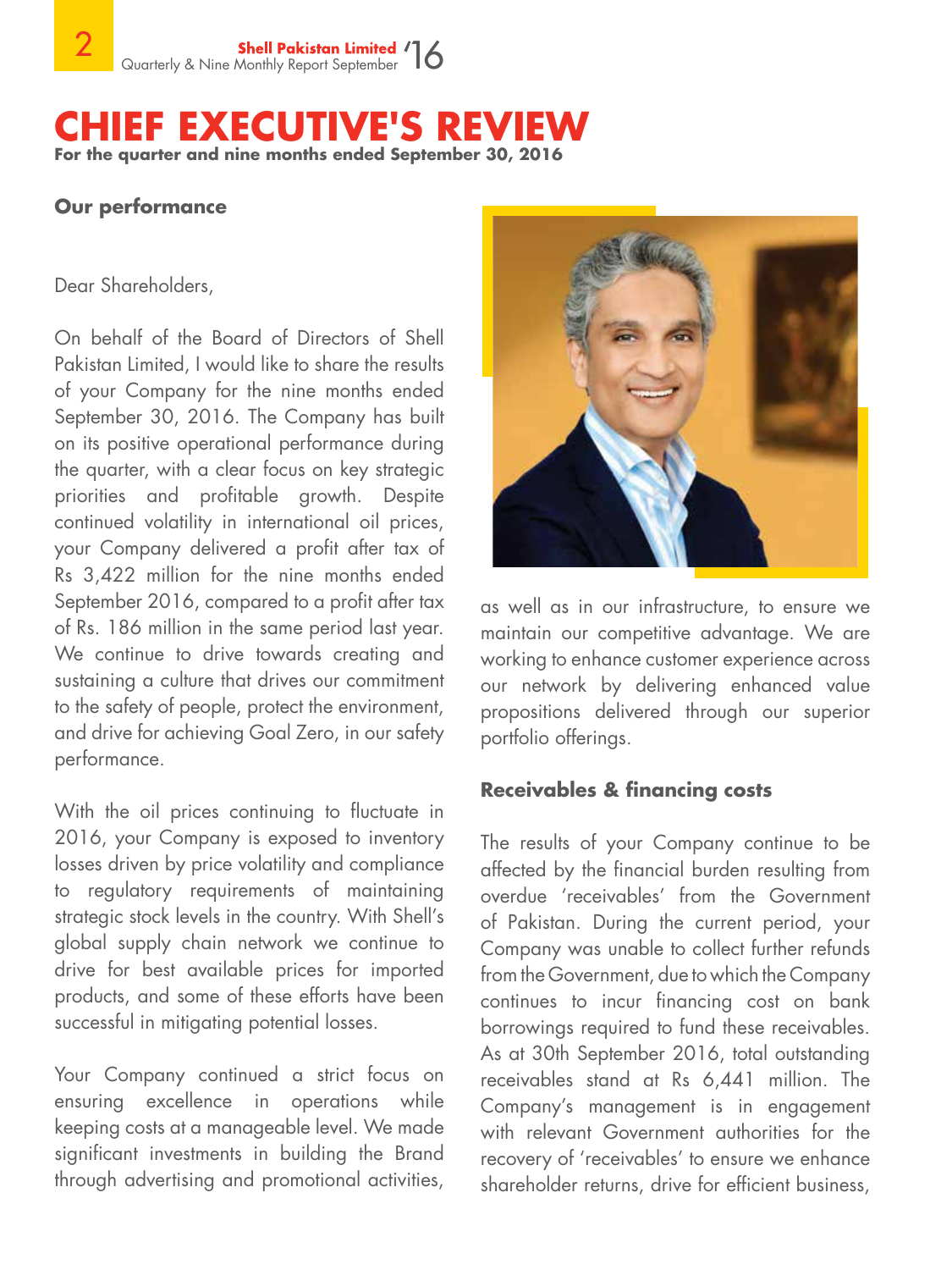and invest in growth opportunities in Pakistan.

### **Fuel margins**

Motor gasoline and diesel margins are fixed in Rupees per liter by the government, and the recent initiative by the Government of Pakistan to revise margins based on CPI is a welcome change. In line with this, there was a small increase announced in July 2016; however, comparing the margins in Pakistan with the available margins in the region, we continue to advocate for a further favorable revision to bring them in line with increasing costs of doing business in Pakistan. Additionally, the Government of Pakistan announcement on deregulation of RON 95 & RON 97 motor gasoline is a welcome initiative, which will allow OMC's to offer better quality fuels to customers.

The move by the Government to upgrade the Main Grade fuel from RON 87 to RON 92 is another positive step. However, margin environment for the main grade continues to be under stress. This has a negative impact as it does not allow companies to cover rising direct costs due to inflation, high financing costs on receivables, working capital tied up in minimum stock to be maintained, or indeed for the investments in business assets that are required to give customers a world-class experience.

### **Going forward**

The management remains committed to maintain focus on improving the financial performance of your Company, and we continue to drive for achieving Goal Zero in our safety performance. We assure you that we are driving towards credible, competitive and affordable business plans that deliver top quartile business performance. We thank our shareholders, customers and staff for their sustained support and trust in the Company, and look forward to taking this Company to newer heights.

**Jawwad A Cheema** Chief Executive Officer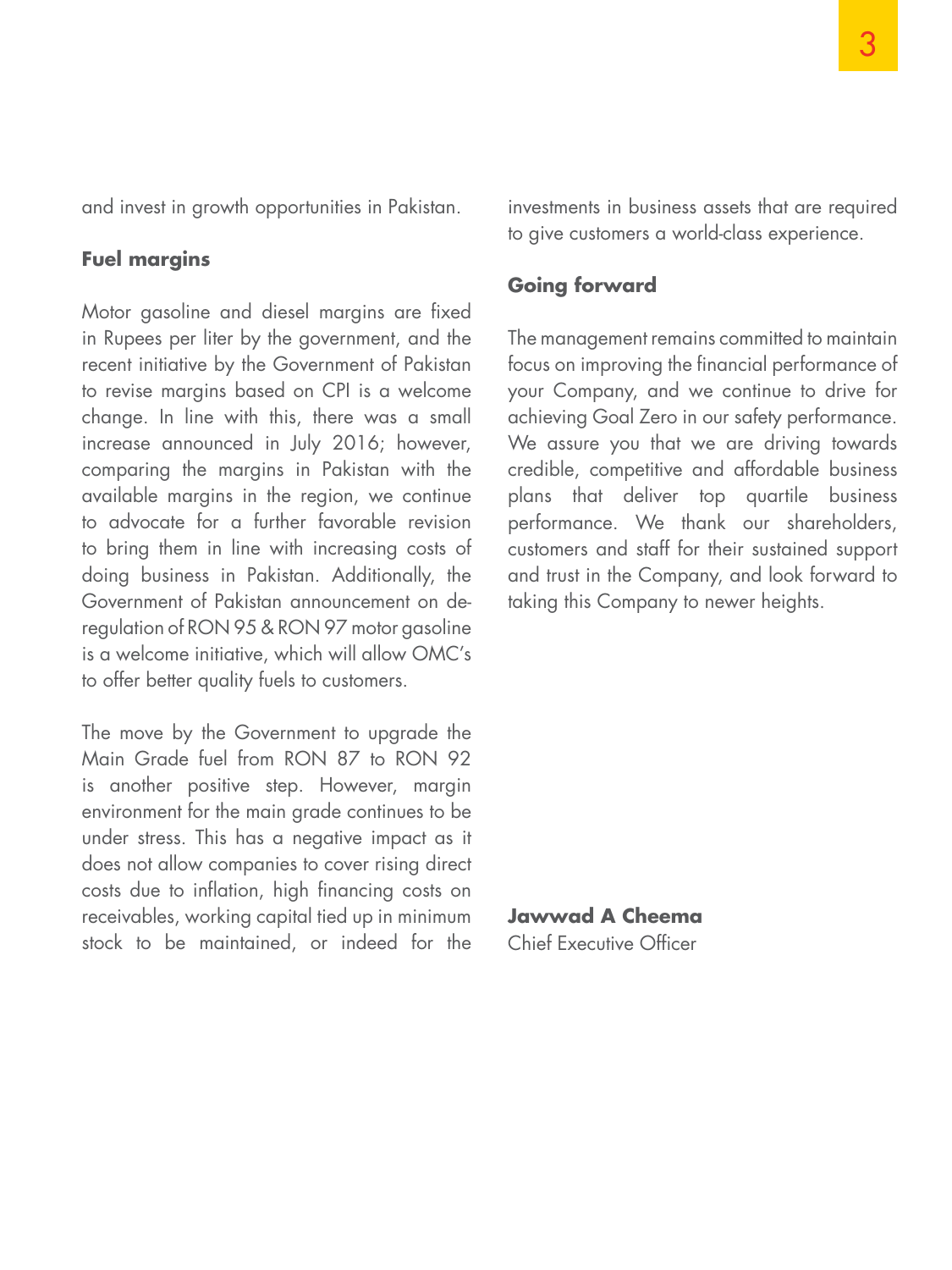### **CONDENSED INTERIM BALANCE SHEET**

**As at September 30, 2016** 

|                                                                                                                                                                                                                                | <b>Note</b>                   | <b>Unaudited</b><br>September 30,<br>2016                                                           | Audited<br>December 31,<br>2015                                                                    |
|--------------------------------------------------------------------------------------------------------------------------------------------------------------------------------------------------------------------------------|-------------------------------|-----------------------------------------------------------------------------------------------------|----------------------------------------------------------------------------------------------------|
|                                                                                                                                                                                                                                |                               |                                                                                                     |                                                                                                    |
| <b>ASSETS</b><br><b>Non-current Assets</b><br>Property, plant and equipment<br>Long-term investments<br>Long-term loans<br>Long-term deposits and prepayments                                                                  | 5<br>6<br>$\overline{z}$<br>8 | 8,638,554<br>3,944,680<br>14,719<br>163,106                                                         | 8,089,022<br>3,436,508<br>5,712<br>167,416                                                         |
| <b>Current assets</b><br>Stock-in-trade<br>Trade debts<br>Loans and advances<br>Short-term prepayments<br>Other receivables<br>Cash and bank balances                                                                          | 9<br>10<br>11                 | 12,761,059<br>10,700,135<br>1,392,774<br>197,137<br>275,537<br>9,280,286<br>8,714,646<br>30,560,515 | 11,698,658<br>13,281,189<br>1,600,632<br>67,716<br>584,063<br>8,598,668<br>2,103,517<br>26,235,785 |
| <b>TOTAL ASSETS</b>                                                                                                                                                                                                            |                               | 43,321,574                                                                                          | 37,934,443                                                                                         |
| <b>EQUITY AND LIABILITIES</b><br><b>Equity</b><br>Share capital<br>Share premium<br>General reserves<br>Unappropriated profit<br>Remeasurement of post employment<br>benefits - Actuarial (loss) / gain<br><b>Total Equity</b> |                               | 1,070,125<br>1,503,803<br>207,002<br>5,600,604<br>(48, 857)<br>8,332,677                            | 1,070,125<br>1,503,803<br>207,002<br>3,248,749<br>(48,857)<br>5,980,822                            |
| <b>Liabilities</b><br><b>Non-current Liabilities</b><br>Asset retirement obligation<br>Deferred taxation - net                                                                                                                 | 12                            | 118,565<br>460,735                                                                                  | 117,861<br>347,605                                                                                 |
| <b>Current liabilities</b><br>Trade and other payables<br>Accrued mark-up<br>Short term borrowings - secured<br>Taxation<br><b>Total Liabilities</b>                                                                           | 13                            | 29,943,981<br>1,899<br>3,927,773<br>535,944<br>34,409,597<br>34,988,897                             | 29,030,718<br>10,476<br>2,025,448<br>421,513<br>31,488,155<br>31,953,621                           |
| <b>Contingencies and commitments</b>                                                                                                                                                                                           | 14                            |                                                                                                     |                                                                                                    |
| <b>TOTAL EQUITY AND LIABILITIES</b>                                                                                                                                                                                            |                               | 43,321,574                                                                                          | 37,934,443                                                                                         |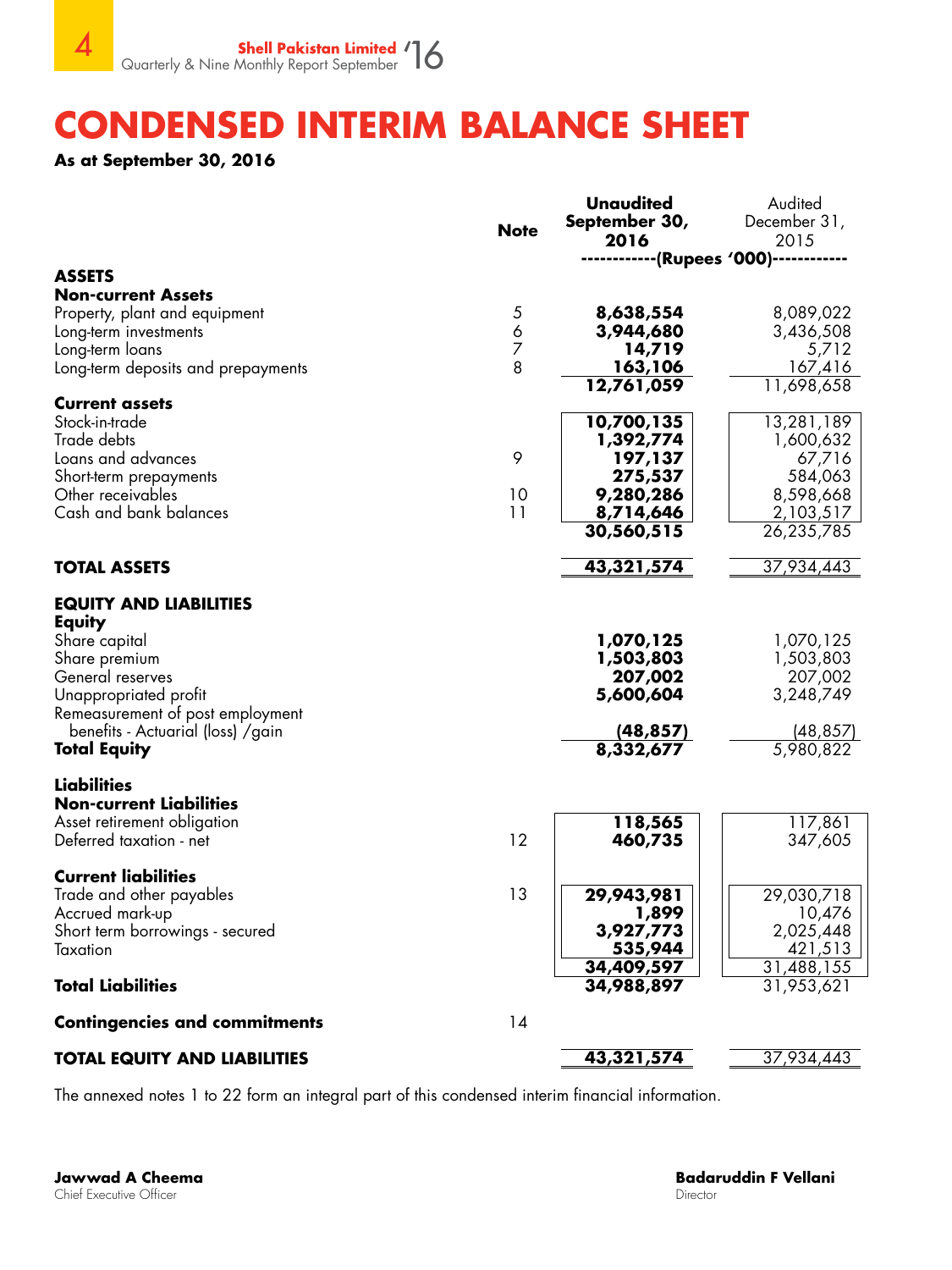### **CONDENSED INTERIM STATEMENT OF COMPREHENSIVE INCOME (UNAUDITED)**

### **For the quarter and nine months ended September 30, 2016**

|                                           |             |                 | <b>Nine Months ended</b><br><b>Quarter ended</b>                |                                 |                        |
|-------------------------------------------|-------------|-----------------|-----------------------------------------------------------------|---------------------------------|------------------------|
|                                           |             | 2016            | September 30, September 30, September 30, September 30,<br>2015 | 2016                            | 2015                   |
|                                           | <b>Note</b> |                 |                                                                 | ---------(Rupees '000)--------- |                        |
| Sales                                     |             | 171,753,186     | 188,698,437                                                     | 54,318,044                      | 53,654,479             |
| Other revenue                             |             | 738,023         | 574,630                                                         | 245,929                         | 240,167                |
|                                           |             | 172,491,209     | 189,273,067                                                     | 54,563,973                      | 53,894,646             |
| Sales tax                                 |             | (37, 537, 133)  | (37,695,890)                                                    | (9,672,851)                     | (12,962,598)           |
| Net revenue                               |             | 134,954,076     | 151,577,177                                                     | 44,891,122                      | 40,932,048             |
| Cost of products sold                     |             | (124, 712, 239) | (143, 516, 999)                                                 | (41, 235, 267)                  | (38,700,577)           |
| <b>Gross profit</b>                       |             | 10,241,837      | 8,060,178                                                       | 3,655,855                       | 2,231,471              |
| Distribution and marketing expenses       |             | (3,631,987)     | (3, 353, 345)                                                   | (1, 333, 799)                   | (1, 180, 559)          |
| Administrative expenses                   |             | (2,925,113)     | (3,073,328)                                                     | (1,044,239)                     | (1,006,736)            |
|                                           |             | 3,684,737       | 1,633,505                                                       | 1,277,817                       | 44,176                 |
| Other operating expenses                  | 15          | (449, 733)      | (881, 848)                                                      | (244,980)                       | (387, 046)             |
|                                           |             | 3,235,004       | 751,657                                                         | 1,032,837                       | (342, 870)             |
| Other income                              | 16          | 531,496         | 209,558                                                         | 108,548                         | 80,592                 |
| <b>Operating profit</b>                   |             | 3,766,500       | 961,215                                                         | 1,141,385                       | (262, 278)             |
| Finance costs                             |             | (145, 252)      | (228, 831)                                                      | (53, 835)                       | (84, 138)              |
|                                           |             | 3,621,248       | 732,384                                                         | 1,087,550                       | (346, 416)             |
| Share of profit of associate - net of tax | 6           | 508,172         | 377,665                                                         | 233,994                         | 110,776                |
| <b>Profit before taxation</b>             |             | 4,129,420       | 1,110,049                                                       | 1,321,544                       | $\overline{(235,640)}$ |
| Taxation                                  | 17          | (707, 443)      | (925,006)                                                       | (112,400)                       | (113, 393)             |
| Profit / (loss) for the period            |             | 3,421,977       | 185,043                                                         | 1,209,144                       | (349, 033)             |
| Other comprehensive income                |             |                 |                                                                 |                                 |                        |
| Total comprehensive income / (loss)       |             |                 |                                                                 |                                 |                        |
| for the period                            |             | 3,421,977       | 185,043                                                         | 1,209,144                       | (349, 033)             |
|                                           |             |                 | (Rupees)                                                        |                                 |                        |
| Earnings / (loss) per share               |             | 31.98           | 1.73                                                            | 11.30                           | (3.26)                 |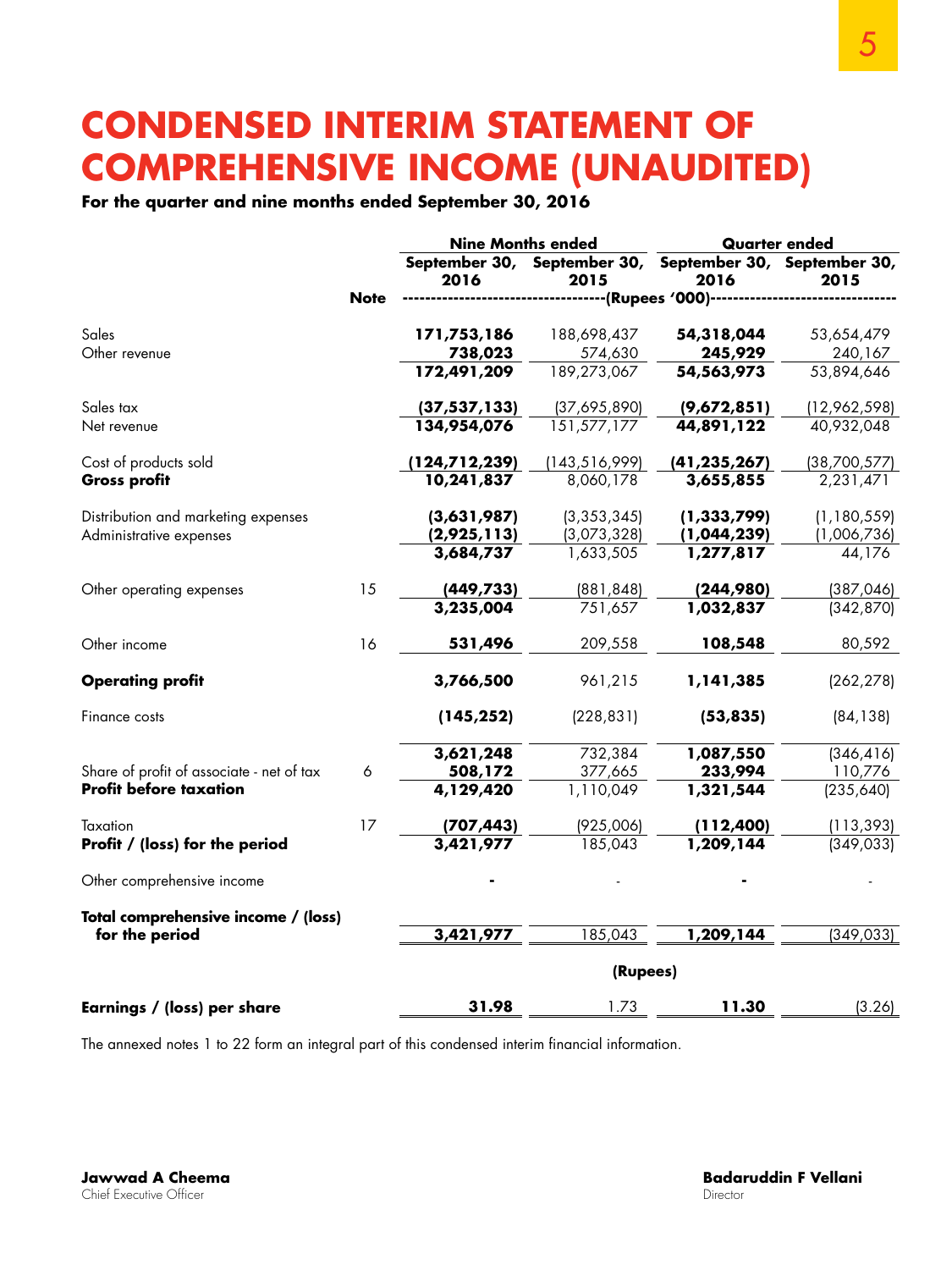### **CONDENSED INTERIM STATEMENT OF CHANGES IN EQUITY (UNAUDITED)**

**For the nine months ended September 30, 2016**

|                                                                                           |                         | <b>Capital reserve</b>  | Revenue reserve    |                                    |                                                                                                     |             |
|-------------------------------------------------------------------------------------------|-------------------------|-------------------------|--------------------|------------------------------------|-----------------------------------------------------------------------------------------------------|-------------|
|                                                                                           | <b>Share</b><br>capital | <b>Share</b><br>premium | General<br>reserve | Unappro-<br>priated<br>profit      | <b>Remeasurement of</b><br>post employment<br>benefits obligation<br>- Actuarial (loss)<br>$/$ gain | Total       |
|                                                                                           |                         |                         |                    | ----(Rupees '000)----------------- |                                                                                                     |             |
| <b>Balance as at January 1, 2015 (Audited)</b>                                            | 1,070,125               | 1,503,803               | 207,002            | 3,193,878                          | (79, 743)                                                                                           | 5,895,065   |
| Total Comprehensive income for the nine months<br>ended September 30, 2015                |                         |                         |                    | 185,043                            |                                                                                                     | 185,043     |
| <b>Transactions with owners</b>                                                           |                         |                         |                    |                                    |                                                                                                     |             |
| Final dividend for the year ended<br>December 31, 2014 at the rate of<br>Rs. 8 per share  |                         |                         |                    | (856,099)                          |                                                                                                     | (856,099)   |
| <b>Balance as at September 30,</b><br>2015 (Unaudited)                                    | 1,070,125               | 1,503,803               | 207,002            | 2,522,822                          | (79, 743)                                                                                           | 5,224,009   |
| Total Comprehensive income for the three<br>months ended December 31, 2015                |                         |                         |                    | 725,927                            | 30,886                                                                                              | 756,813     |
| Balance as at December 31, 2015 (Audited) 1,070,125                                       |                         | 1,503,803               | 207,002            | 3,248,749                          | (48, 857)                                                                                           | 5,980,822   |
| Total Comprehensive income for the nine months<br>ended September 30, 2016                |                         |                         |                    | 3,421,977                          |                                                                                                     | 3,421,977   |
| Final dividend for the year ended<br>December 31, 2015 at the rate of<br>Rs. 10 per share |                         |                         |                    | (1,070,122)                        |                                                                                                     | (1,070,122) |
| <b>Balance as at September 30,</b><br>2016 (Unaudited)                                    | 1,070,125               | 1,503,803               | 207,002            | 5,600,604                          | (48, 857)                                                                                           | 8,332,677   |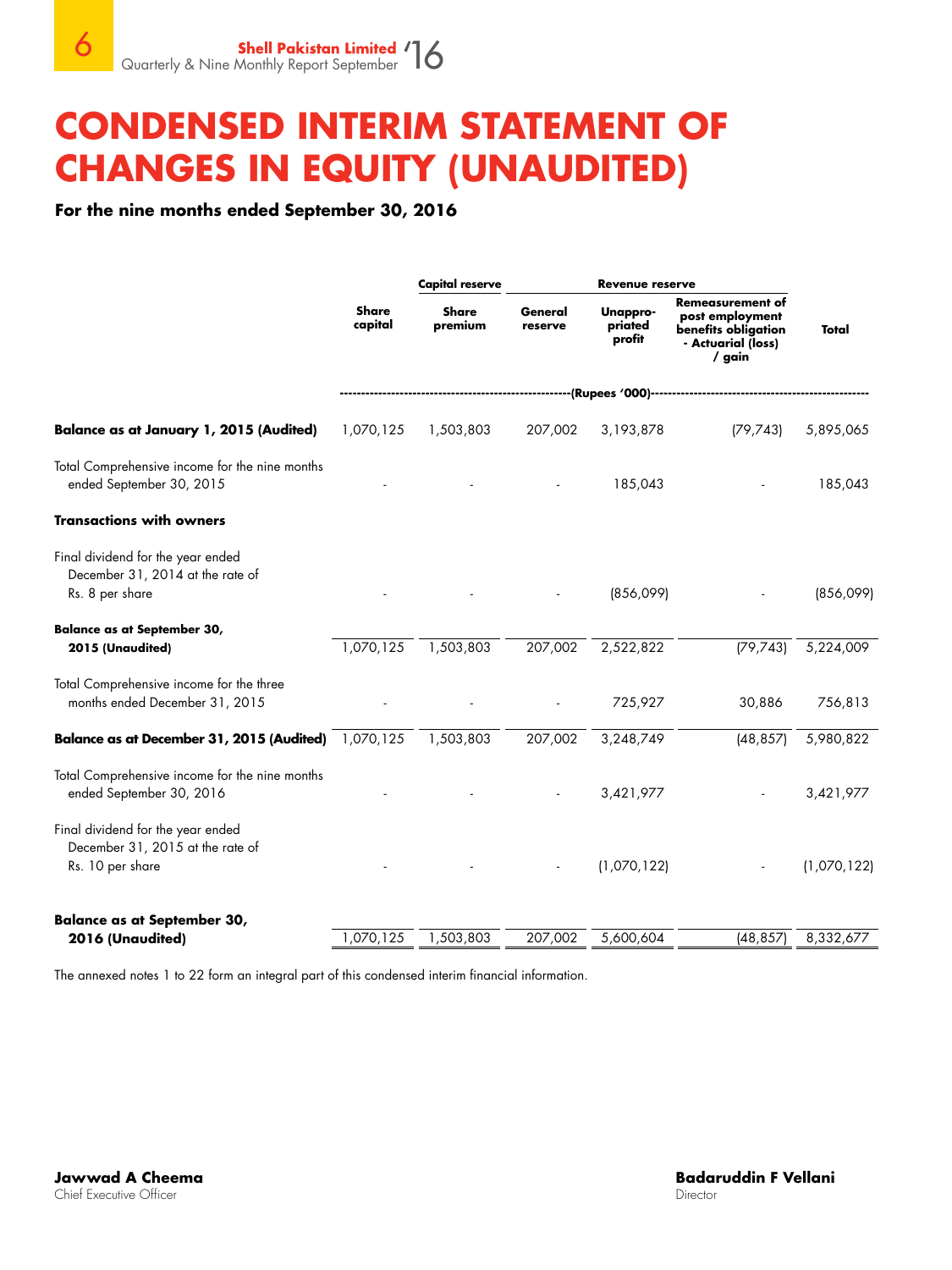### **CONDENSED INTERIM STATEMENT OF CASH FLOWS (UNAUDITED)**

**For the nine months ended September 30, 2016**

|                                                    |             | <b>Nine months ended</b> |                   |  |
|----------------------------------------------------|-------------|--------------------------|-------------------|--|
|                                                    |             | September 30,            | September 30,     |  |
|                                                    | <b>Note</b> | 2016                     | 2015              |  |
| <b>CASH FLOWS FROM OPERATING ACTIVITIES</b>        |             |                          | --(Rupees '000)-- |  |
|                                                    |             |                          |                   |  |
| Cash generated from operations                     | 18          | 7,352,757                | 4,155,694         |  |
| Finance costs paid                                 |             | (18, 011)                | (69,081)          |  |
| Income tax paid                                    |             | (479, 882)               | (750, 697)        |  |
| Long-term loans and advances                       |             | (9,007)                  | 15,469            |  |
| Long-term deposits and prepayments                 |             | 4,309                    | 14,898            |  |
| Net cash generated from operating activities       |             | 6,850,166                | 3,366,283         |  |
| <b>CASH FLOWS FROM INVESTING ACTIVITIES</b>        |             |                          |                   |  |
| Fixed capital expenditure                          |             | (1, 172, 372)            | (872, 534)        |  |
| Proceeds from disposal of operating assets         |             | 11,364                   | 51,625            |  |
| Dividend received from associate                   |             |                          | 423,570           |  |
| Mark-up / interest received on short term deposits |             | 125,851                  | 47,507            |  |
| Net cash used in investing activities              |             | (1, 035, 157)            | (349, 832)        |  |
| <b>CASH FLOWS FROM FINANCING ACTIVITIES</b>        |             |                          |                   |  |
| Dividends paid                                     |             | (1, 106, 205)            | (893, 230)        |  |
| Net increase in cash and cash equivalents          |             | 4,708,804                | 2,123,221         |  |
| Cash and cash equivalents at beginning of the year |             | 78,069                   | (2,470,129)       |  |
| Cash and cash equivalents at end of the period     |             | 4,786,873                | (346,908)         |  |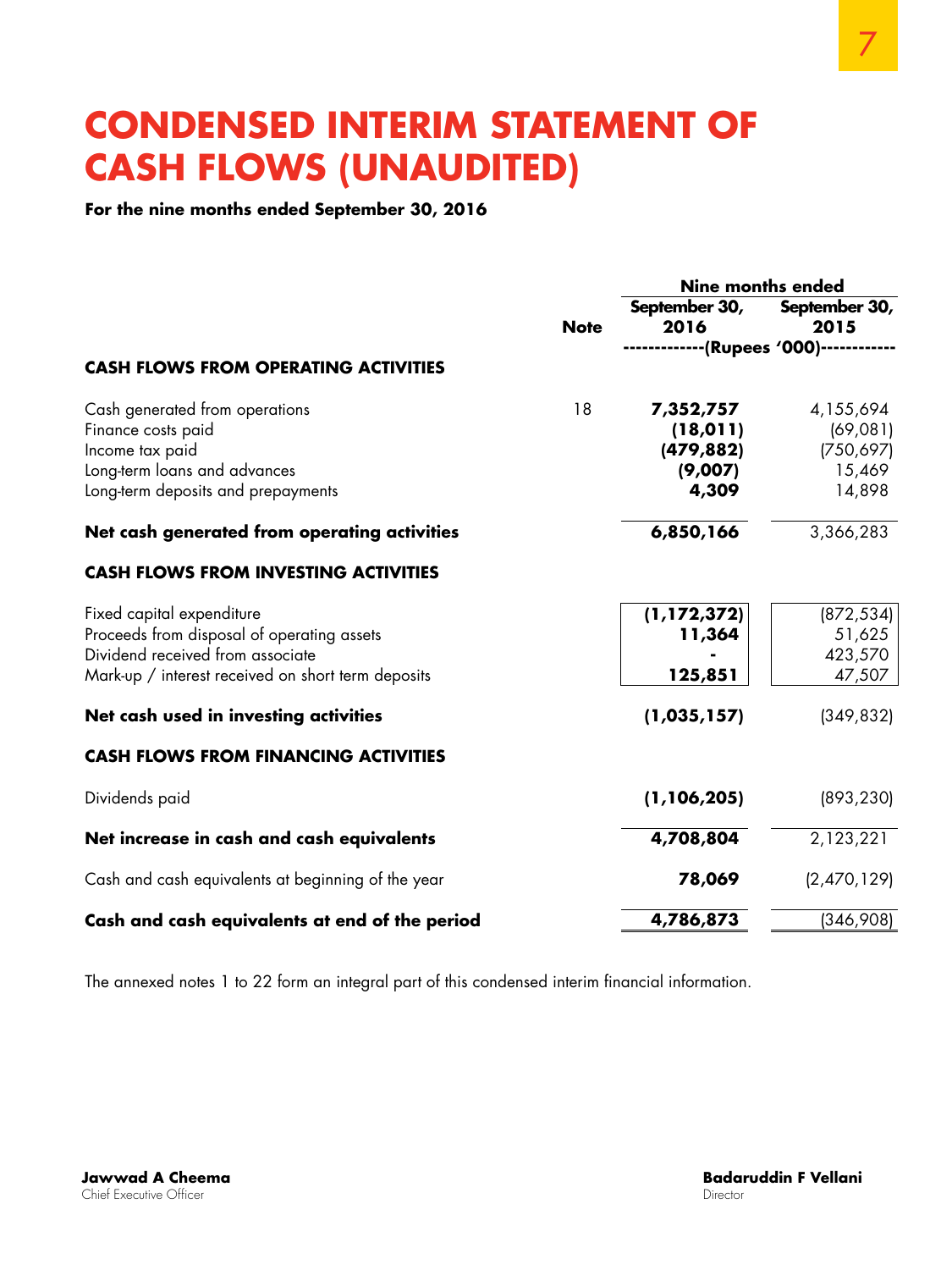### **For the period ended September 30, 2016**

### **1. THE COMPANY AND ITS OPERATIONS**

- 1.1 Shell Pakistan Limited (the Company) is a limited liability Company incorporated in Pakistan and is listed on Pakistan Stock Exchange Limited (formerly Karachi Stock Exchange in which Lahore and Islamabad stock exchanges have merged). The Company is a subsidiary of Shell Petroleum Company Limited, United Kingdom (immediate parent) which is a subsidiary of Royal Dutch Shell Plc. (ultimate parent). The registered office of the Company is located at Shell House, 6, Ch. Khaliquzzaman Road, Karachi-75530, Pakistan.
- 1.2 The Company markets petroleum products and compressed natural gas. It also blends and markets various kinds of lubricating oils.

#### **2. BASIS OF PREPARATION**

- 2.1 This condensed interim financial information has been prepared in accordance with the requirements of the International Accounting Standard 34 – "Interim Financial Reporting" and provisions of and directives issued under the Companies Ordinance, 1984. In case where requirements differ, the provisions of or directives issued under the Companies Ordinance, 1984 have been followed.
- 2.2 This condensed interim financial information is being submitted to the shareholders as required by the Listing Regulations of Pakistan Stock Exchange and Section 245 of the Companies Ordinance, 1984 and should be read in conjunction with the Company's annual financial statements for the year ended December 31, 2015.

### **3. ACCOUNTING POLICIES**

3.1 The accounting policies and the methods of computation used in the preparation of this condensed interim financial information are the same as those applied in the preparation of the financial statements for the year ended December 31, 2015 except as disclosed below:

#### **New / Revised Standards, Interpretations and Amendments**

The Company has adopted the following amendment to IFRSs which became effective for the current period:

- IFRS 10 Consolidated Financial Statements, IFRS 12 Disclosure of Interests in Other Entities and IAS 28 Investment in Associates – Investment Entities: Applying the Consolidation Exception (Amendment)
- IFRS 11 Joint Arrangements Accounting for Acquisition of Interest in Joint Operation (Amendment)
- IAS 1 Presentation of Financial Statements Disclosure Initiative (Amendment)
- IAS 16 Property, Plant and Equipment and IAS 38 Intangible Assets Clarification of Acceptable Method of Depreciation and Amortization (Amendment)
- IAS 16 Property, Plant and Equipment and IAS 41 Agriculture Agriculture: Bearer Plants (Amendment)
- IAS 27 Separate Financial Statements Equity Method in Separate Financial Statements (Amendment)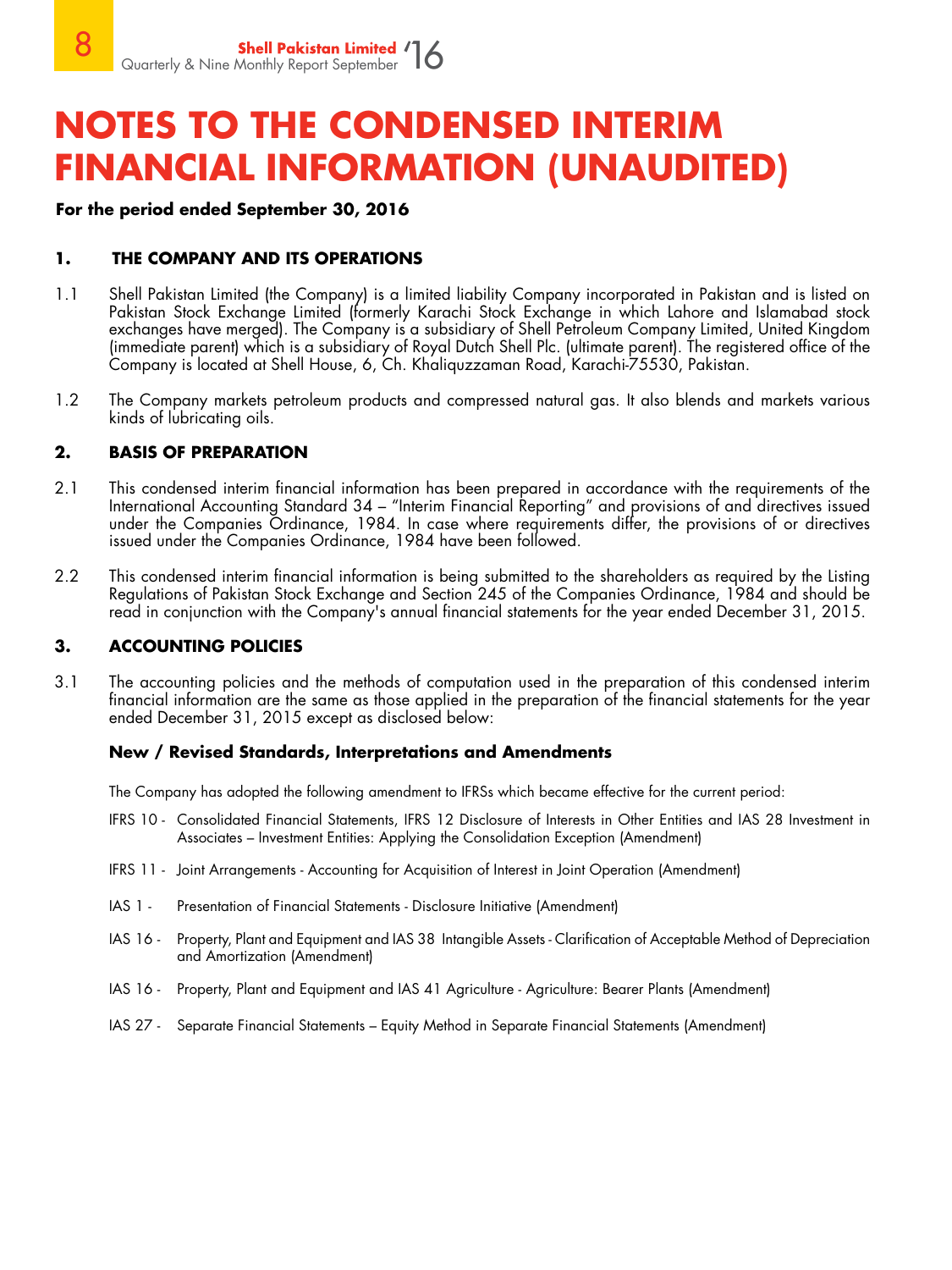#### **For the period ended September 30, 2016**

#### **Improvements to Accounting Standards Issued by the IASB**

- IFRS 5 Non-current Assets Held for Sale and Discontinued Operations Changes in methods of disposal
- IFRS 7 Financial Instruments: Disclosures Servicing contracts
- IFRS 7 Financial Instruments: Disclosures Applicability of the offsetting disclosures to condensed interim financial statements
- IAS 19 Employee Benefits Discount rate: regional market issue
- IAS 34 Interim Financial Reporting Disclosure of information 'elsewhere in the interim financial report'

The adoption of the above amendments, revisions, improvements to accounting standards and interpretations did not have any effect on the financial statements.

3.2 Taxes on income in the interim periods are accrued using the tax rate that would be applicable to expected total annual profit or loss.

#### **4. ACCOUNTING ESTIMATES AND JUDGEMENTS**

- 4.1 The preparation of this condensed interim financial information in conformity with the approved accounting standards requires the use of certain critical accounting estimates. It also requires management to exercise its judgment in the process of applying the Company's accounting policies. Estimates and judgments are continually evaluated and are based on historical experience and other factors, including expectation of future events that are believed to be reasonable under the circumstances. However, actual results may differ from these estimates.
- 4.2 During the preparation of this condensed interim financial information, the significant judgments made by management in applying the Company's accounting policies and the key sources of estimation uncertainty were the same as those that were applied to the audited annual financial statements for the year ended December 31, 2015.

| 5. | <b>PROPERTY, PLANT AND EQUIPMENT</b>   | <b>Note</b> | <b>Unaudited</b><br>September 30, December 31,<br>2016 | <b>Audited</b><br>2015     |
|----|----------------------------------------|-------------|--------------------------------------------------------|----------------------------|
|    |                                        |             |                                                        | --(Rupees '000)----------- |
|    | - Operating assets - at net book value | 5.1 & 5.2   | 7,826,696                                              | 7,304,355                  |
|    | - Provision for impairment             |             | (367, 216)                                             | (378, 281)                 |
|    |                                        |             | 7,459,480                                              | 6,926,074                  |
|    | Capital Work in Progress               | 5.3         | 1,179,074                                              | 1,162,948                  |
|    |                                        |             | 8,638,554                                              | 8,089,022                  |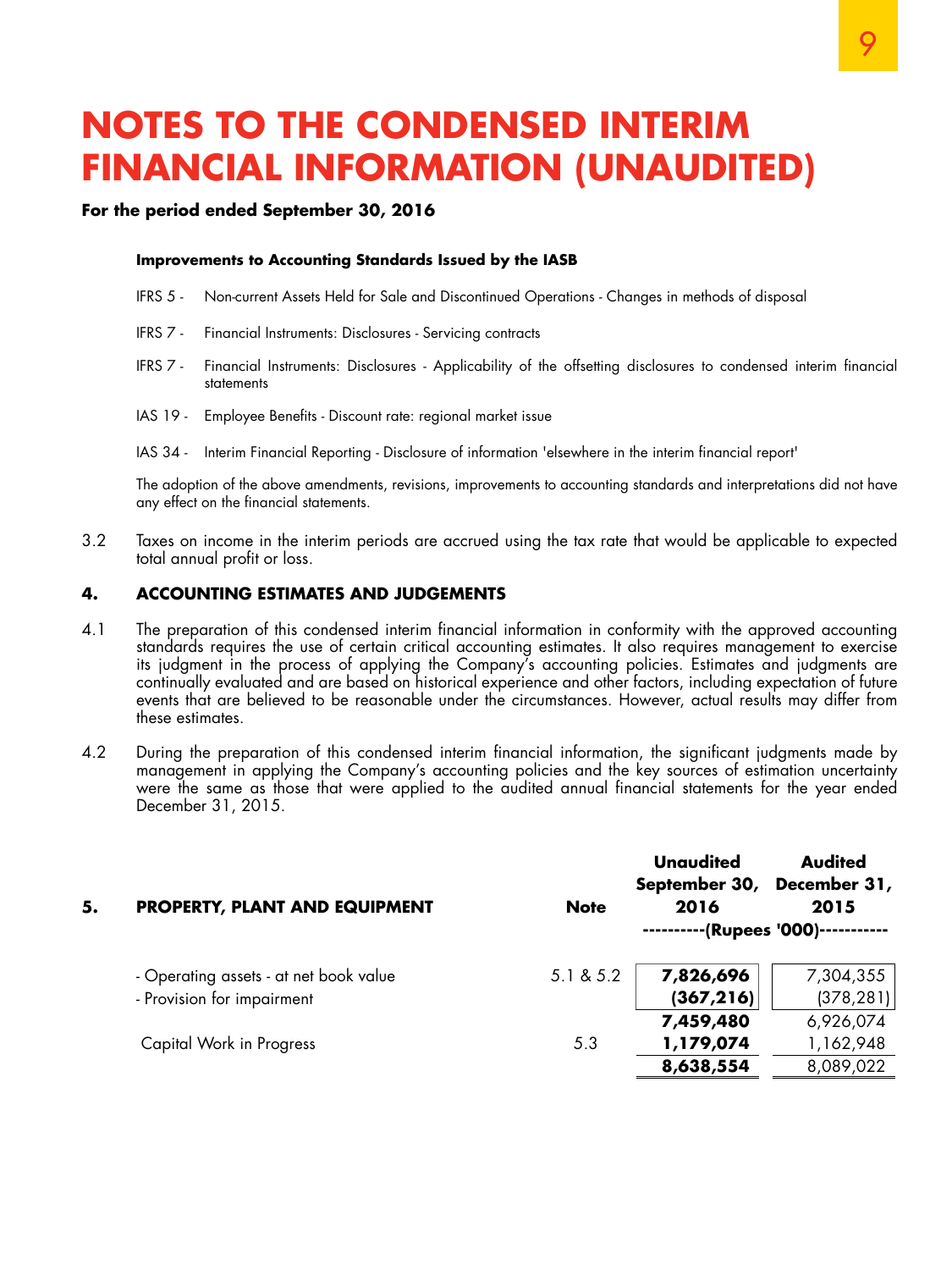### **For the period ended September 30, 2016**

5.1 Additions to operating assets, including transfers from capital work-in-progress, during the period / year were as follows:

|                                                     | Unaudited<br>September 30, December 31,<br>2016<br>-(Rupees '000)- | <b>Audited</b><br>2015 |
|-----------------------------------------------------|--------------------------------------------------------------------|------------------------|
| <b>Owned assets</b>                                 |                                                                    |                        |
| Leasehold land                                      | 47,330                                                             | 137,637                |
| Buildings on freehold and leasehold land            | 48,892                                                             | 64,280                 |
| Tanks and pipelines                                 | 226,252                                                            | 62,593                 |
| Plant and machinery                                 | 204,010                                                            | 608,359                |
| AC, Lifts and computer auxiliaries                  | 1,771                                                              | 6,107                  |
| Dispensing pumps                                    | 83,992                                                             | 251,548                |
| Rolling stock and vehicles                          | 16,450                                                             | 37,243                 |
| Electrical, mechanical and fire fighting equipments | 329,555                                                            | 73,329                 |
| Furniture, office equipment and other assets        | 124,927                                                            | 763,389                |
|                                                     | 1,083,179                                                          | 2,004,485              |

5.2 The following assets were disposed / written-off during the period / year:

|                                              | <b>Note</b> | Cost    | <b>Accumulated</b><br>depreciation<br>-(Rupees '000)- | <b>Net book</b><br>value |
|----------------------------------------------|-------------|---------|-------------------------------------------------------|--------------------------|
| September 30, 2016 (Unaudited)               |             |         |                                                       |                          |
| Leasehold land                               |             | 658     | 11                                                    | 647                      |
| Building on leasehold land                   |             | 16,813  | 11,228                                                | 5,585                    |
| Dispensing pumps                             |             | 56,985  | 55,748                                                | 1,238                    |
| Electrical, mechanical and fire fighting     |             |         |                                                       |                          |
| equipment                                    |             | 9,283   | 6,073                                                 | 3,210                    |
| Furniture, office equipment and other assets |             | 9,633   | 9,487                                                 | 146                      |
| Tanks and pipelines                          |             | 9,853   | 5,295                                                 | 4,557                    |
|                                              |             | 103,225 | 87,842                                                | 15,383                   |
| December 31, 2015 (Audited)                  | 5.2.1       | 501,132 | 397,050                                               | 104,082                  |

5.2.1 For details of the assets disposed / written off during the year ended December 31, 2015, please refer to the audited annual financial statements for the same year.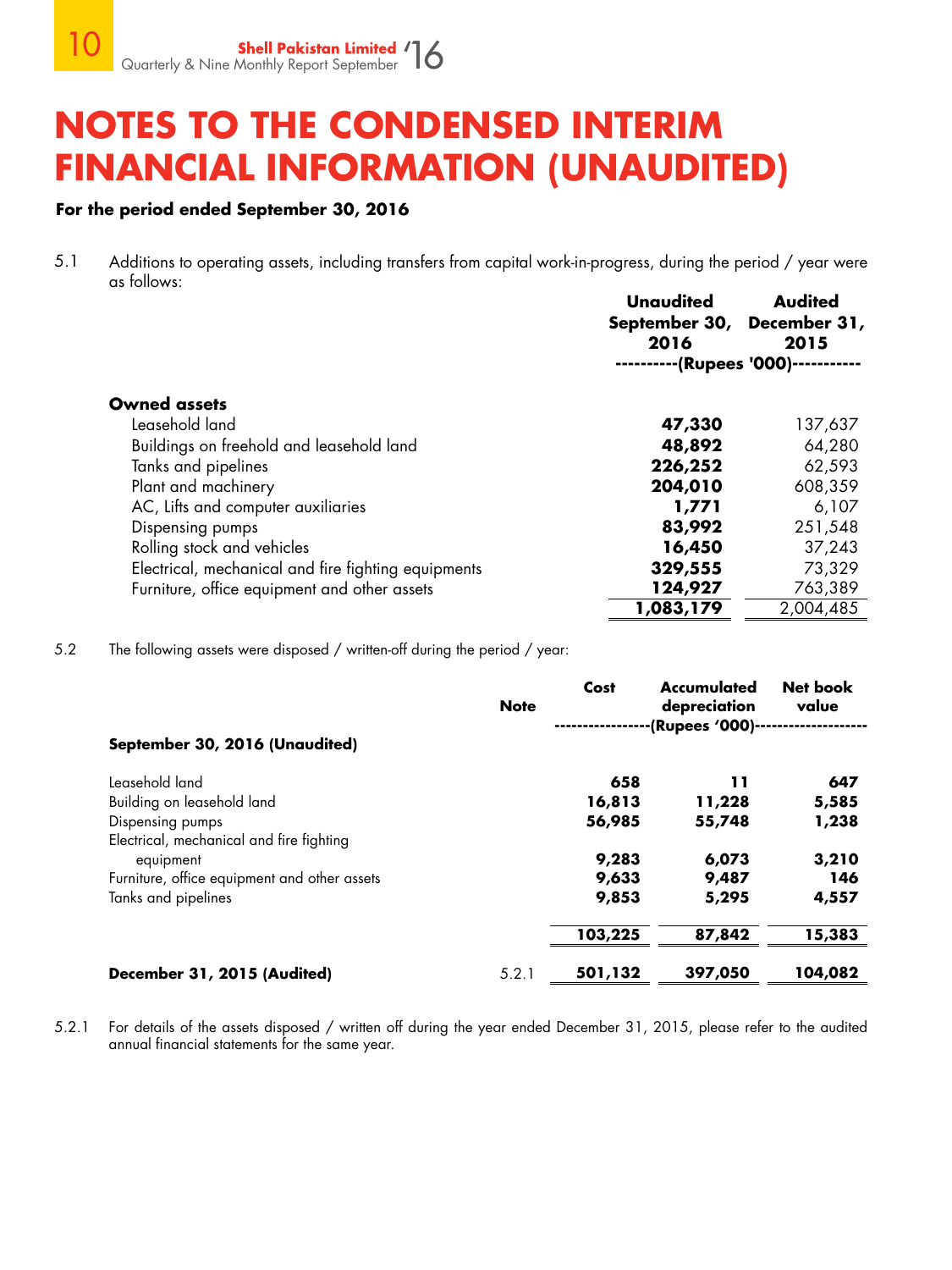**For the period ended September 30, 2016**

| 5.3 | <b>Capital work-in-progress</b>                    | <b>Unaudited</b><br>2016 | <b>Audited</b><br>September 30, December 31,<br>2015<br>-(Rupees '000)- |
|-----|----------------------------------------------------|--------------------------|-------------------------------------------------------------------------|
|     |                                                    |                          |                                                                         |
|     | Buildings on leasehold land                        | 910,748                  | 395,285                                                                 |
|     | Tanks and pipelines                                | 178,503                  | 305,544                                                                 |
|     | Plant and machinery                                | 88,781                   | 88,901                                                                  |
|     | Rolling stocks & vehicles                          |                          | 5,205                                                                   |
|     | Electrical, mechanical and fire fighting equipment | 14,593                   | 362,656                                                                 |
|     | Furniture, office equipment and other assets       | 22,172                   | 3,157                                                                   |
|     | Dispensing pumps                                   |                          | 2,200                                                                   |
|     |                                                    | 1,214,797                | 1,162,948                                                               |

#### **6. LONG-TERM INVESTMENTS**

This includes investment of 26% in an unquoted associate "Pak-Arab Pipeline Company Limited (PAPCO)", which is carried under equity method of accounting as summarized below:

|                                                              | <b>Unaudited</b><br>September 30, December 31,<br>2016 | <b>Audited</b><br>2015<br>(Rupees '000)- |
|--------------------------------------------------------------|--------------------------------------------------------|------------------------------------------|
| Balance at the beginning of the period / year                | 3,431,508                                              | 3,271,116                                |
| Share of profit<br>Share of taxation                         | 733,584<br>(225, 412)                                  | 832,027<br>(248,066)                     |
| Dividend received<br>Balance at the end of the period / year | 508,172<br>3,939,680                                   | 583,961<br>(423,569)<br>3,431,508        |

#### **7. LONG-TERM LOANS**

Includes loans due from executives and employees amounting to Rs. 13,052 thousand and Rs. 1,667 thousand (December 31, 2015: Rs. 3,696 thousand and Rs. 2,016 thousand), respectively.

Interest is charged on loans given for housing and purchase of motor cars at 1% per annum. Advances are interest free.

### **8. LONG-TERM DEPOSITS AND PREPAYMENTS**

Includes interest free deposits.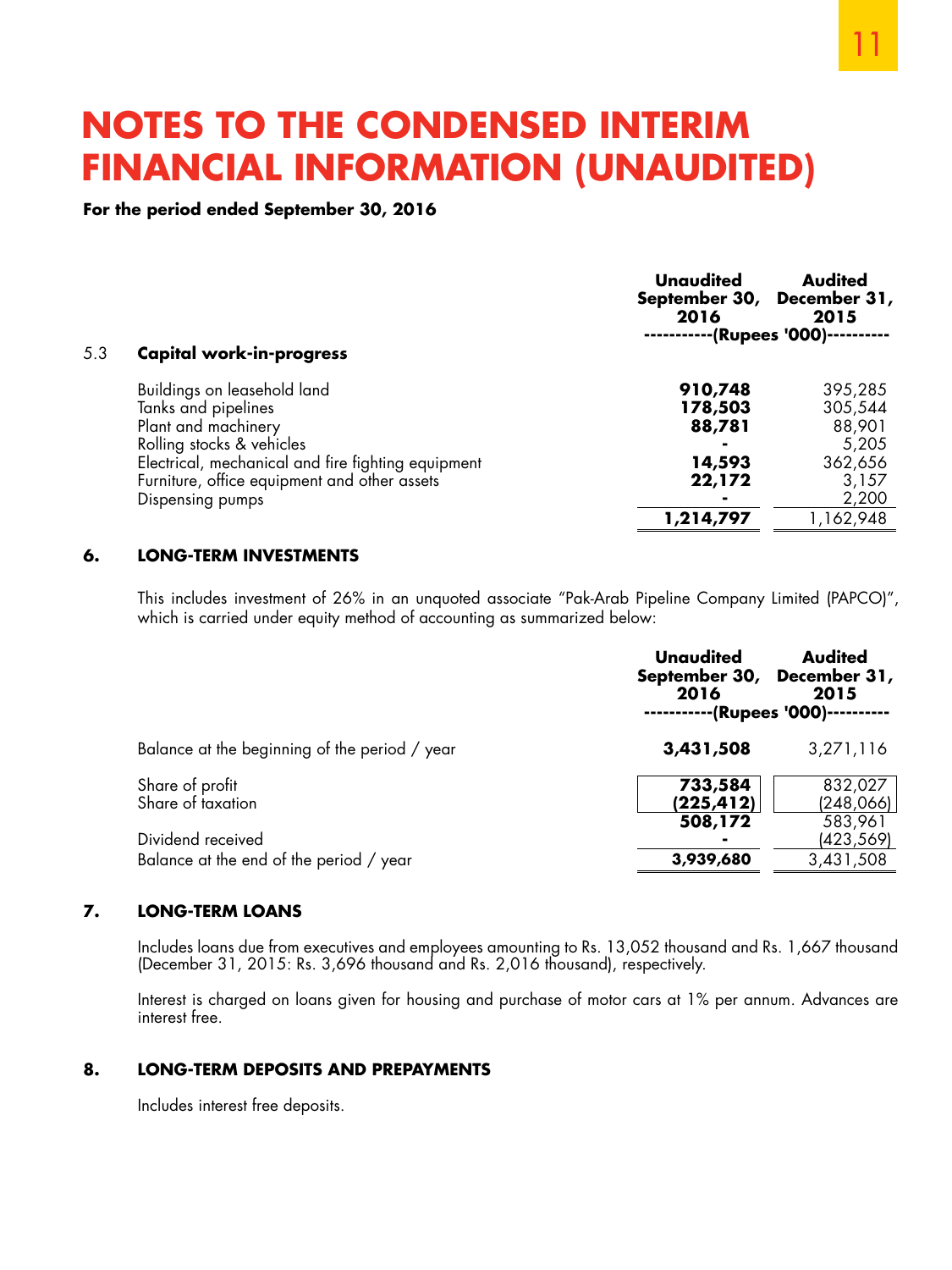### **For the period ended September 30, 2016**

### **9. LOANS AND ADVANCES**

Includes loans due from executives and employees amounting to Rs. 190,805 thousand and Rs. 6,332 thousand (December 31, 2015: Rs. 22,115 thousand and Rs. 45,601 thousand), respectively.

Interest is charged on loans given for housing and purchase of motor cars at 1% per annum. Advances are interest free.

|                                             |             | <b>Unaudited</b> | <b>Audited</b>         |
|---------------------------------------------|-------------|------------------|------------------------|
|                                             |             | September 30,    | December 31,           |
| <b>OTHER RECEIVABLES</b>                    | <b>Note</b> | 2016             | 2015                   |
|                                             |             |                  | --(Rupees '000) ------ |
| Petroleum development levy and other duties | 10.1        | 1,382,676        | 1,381,970              |
| Price differential claims                   |             |                  |                        |
| - on imported purchases                     | 10.2        | 295,733          | 295,733                |
| - on high speed diesel (HSD)                | 10.3        | 343,584          | 343,584                |
| - on imported motor gasoline                | 10.4        | 2,071,107        | 2,071,107              |
| Regulatory duty receivable                  | 10.5        | 169,632          | 118,404                |
| Sales tax refundable                        | 10.6        | 446,717          | 168,324                |
| Receivable under inland freight             |             |                  |                        |
| equalisation mechanism                      |             | 956,119          | 971,734                |
| Receivable from related parties             | 10.7        | 444,336          | 305,236                |
| Service cost receivable from associate      |             |                  |                        |
| company - PAPCO                             |             | 5,184            | 11,136                 |
| Staff retirement benefit schemes            |             | 401,977          | 250,814                |
| Receivable from Oil Marketing Companies     |             | 1,887,661        | 1,862,207              |
| Taxes recoverable                           | 10.8        | 976,426          | 968,073                |
| Others                                      |             | 122,359          | 73,571                 |
|                                             |             | 9,503,511        | 8,821,893              |
| Provision for impairment                    |             | (223, 225)       | (223, 225)             |
|                                             |             | 9,280,286        | 8,598,668              |
|                                             |             |                  |                        |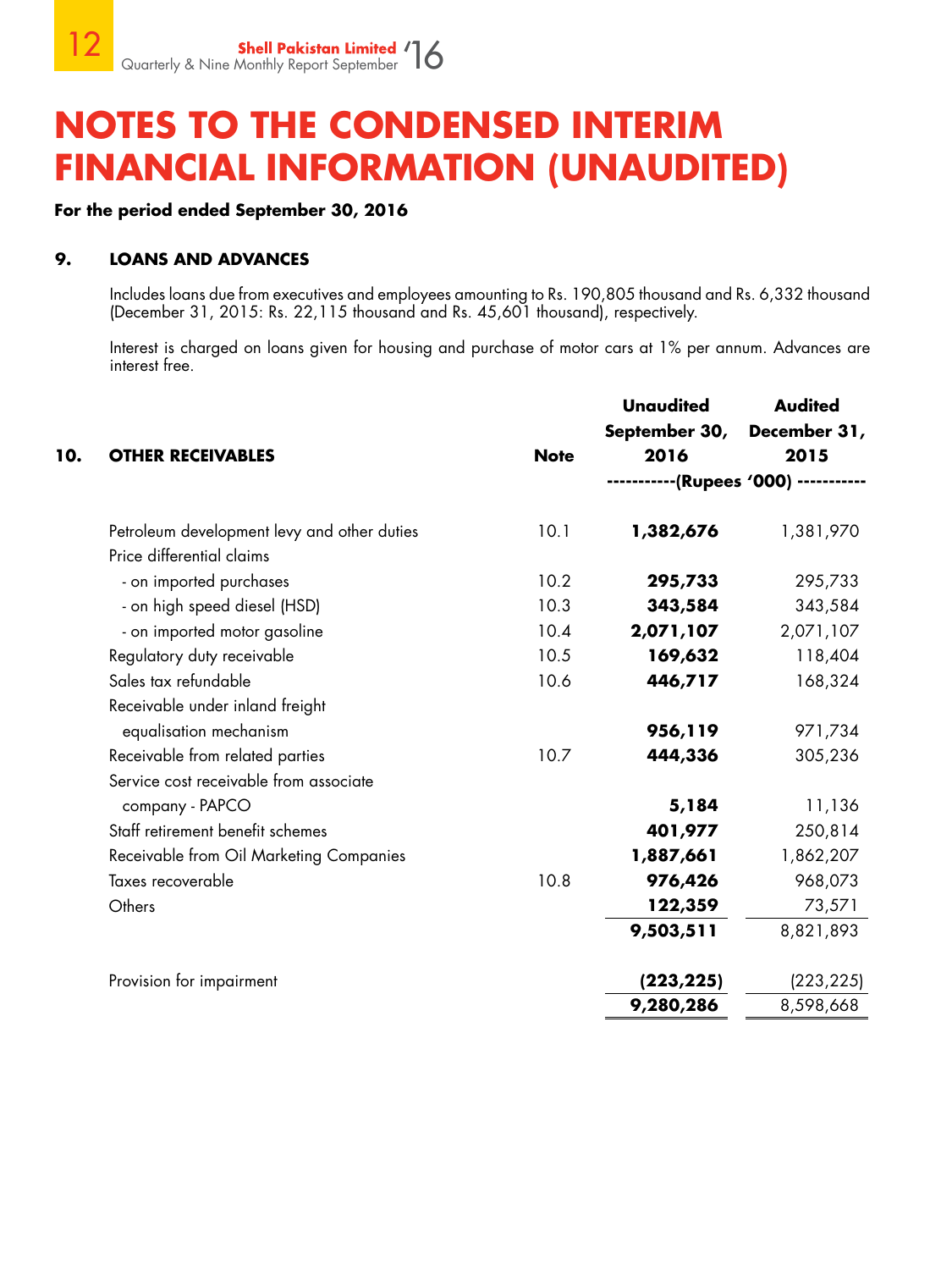### **For the period ended September 30, 2016**

- 10.1 Includes petroleum development levy amounting to Rs. 1,369,560 thousand (December 31, 2015: Rs. 1,364,069 thousand) recoverable from the Government of Pakistan (GoP) on account of export sales from June 2007. In 2011, the Company approached the GoP and Federal Board of Revenue (FBR) for settlement thereof. The GoP sought certain information which was duly provided by the Company. The FBR through the Large Taxpayers Unit (LTU) completed the verification exercise for claims amounting to Rs 938,866 thousand, a refund cheque against which was received in 2014. During last year, verification exercise of claims amounting to Rs 182,004 thousand was completed by the authorities, however, the payment has not been released yet. Further, during the current period, FBR through Customs station Torkham completed verification exercise of claims amounting to Rs. 851,330 thousand. However, the same has not yet been sanctioned by the FBR as of the balance sheet date. The remaining claims are under verification and the Company is confident of recovery of the amount in full on completion of the verification exercise by FBR.
- 10.2 Represents amount receivable from GoP on account of price differential on imports and the ex-refinery price on direct and retail sales during the period 1990-2001. The Company is actively following up with the GoP and is confident of recovering the amount in full.
- 10.3 Represents price differential claim receivable from GoP on local / imported purchases of HSD which was based on rates notified by GoP to subsidise petroleum prices by restricting the increase in prices in order to reduce the burden of rising oil prices on the end consumers. The Company is actively following up with the GoP and is confident of recovering the amount in full.
- 10.4 Represents the Company's share of price differential claims on account of import of motor gasoline by the Company, being the difference between the landed cost and ex-refinery prices announced by Oil and Gas Regulatory Authority (OGRA). In 2007, the Company as well as other oil marketing companies were asked in a meeting chaired by the Director General Oil to import motor gasoline to meet the increasing local demand. Accordingly, oil marketing companies approached the Ministry of Petroleum and Natural Resources (MoPNR) with a proposal for pricing mechanism whereby end consumer price of motor gasoline was proposed to be fixed at weighted average of ex-refinery (import parity) price and landed cost of imported product. Despite no response from the MoPNR, the Company, along with another oil marketing Company, continued to import motor gasoline on behalf of the industry being confident that price differential on motor gasoline, will be settled as per previous practice i.e. based on the differential between ex-refinery and import cost at the time of filing of cargo with Customs, as imports were being made on MoPNR instructions.

In 2009, the Company along with other oil marketing companies approached MoPNR through letter dated July 23, 2009 requesting to expedite settlement of these claims. On October 2, 2009, MoPNR requested that an audited claim be submitted to allow further consideration and resolution of the matter. The Company accordingly submitted audit reports thereafter for claims till May 31, 2011 amounting to Rs. 2,411,661 thousand. Subsequently, the Company received an amount of Rs. 454,000 thousand from GoP in respect of these claims.

In 2012, to meet the increasing local demand, oil marketing companies again resorted to import motor gasoline on the instruction of MoPNR. The Company again along with oil marketing companies approached the GoP with a proposal to include the high premium on the gallop cargo in the pricing mechanism. MoPNR accepted the oil marketing companies' proposal and directed OGRA through its directive PL-3 (457) / 2012 - 43 dated June 30, 2012 to adjust the actual premium differential of the imported motor gasoline through the IFEM mechanism.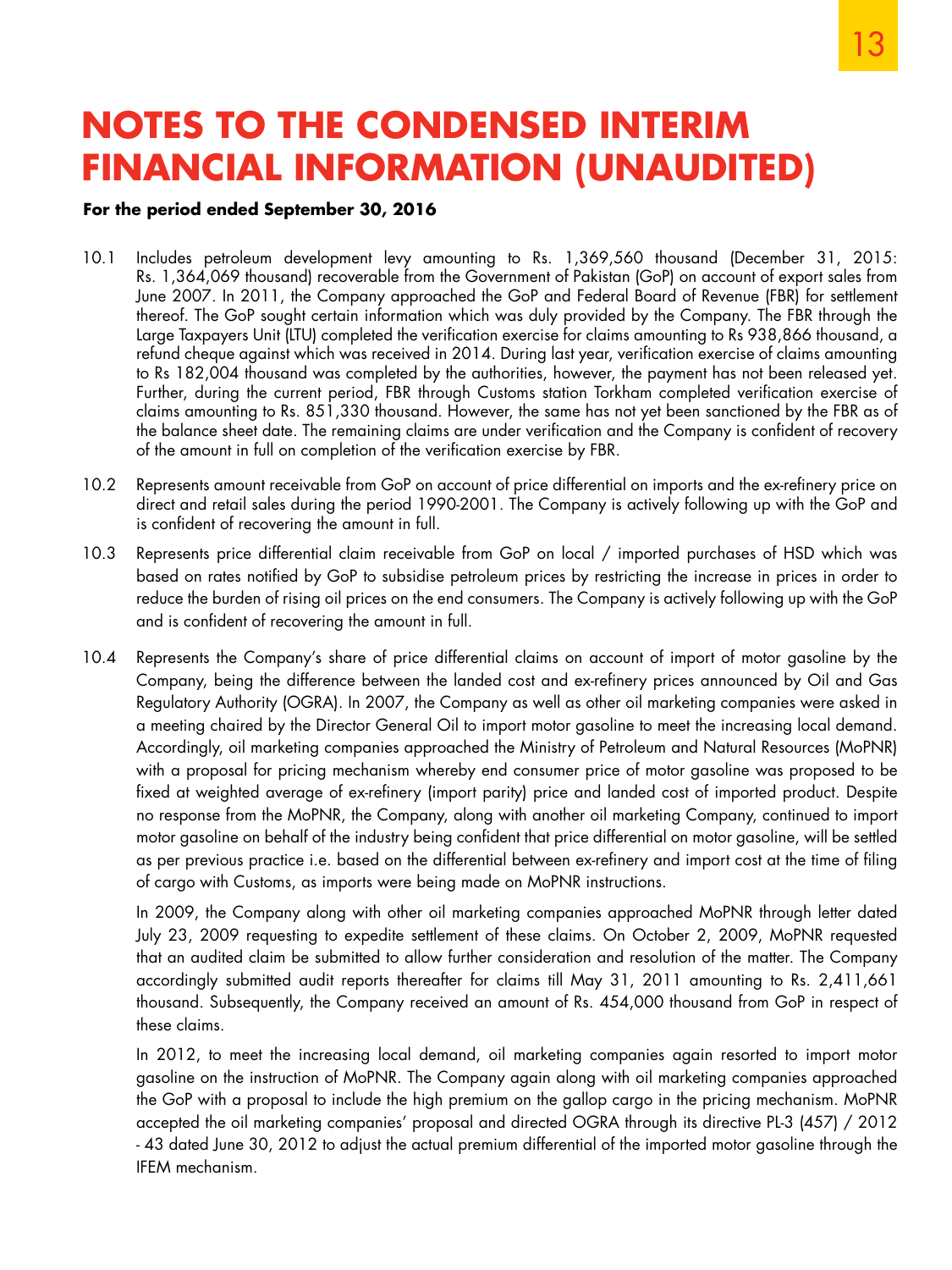### **For the period ended September 30, 2016**

Further in 2013, the Company approached MoPNR through letter dated May 20, 2013 requesting to expedite settlement of the claim amounting to Rs. 109,896 thousand in respect of this import. On June 6, 2013, MoPNR requested that an audited claim be submitted to allow further consideration and resolution of the matter. The Company accordingly submitted an audit report thereafter in respect of this claim.

The Company alongwith industry and Oil Companies Advisory Committee (OCAC) continues to follow up this matter with MoPNR and is confident of recovering the amounts in full.

- 10.5 This represents receivable in respect of regulatory duty imposed by the Ministry of Finance, Economic Affairs, Statistics and Revenue, GoP through SRO 392(I)/2015 dated April 30, 2015 on import of crude oil, high speed diesel and motor gasoline. Under the product pricing formula, the OMCs were required to recover similar cost elements and duties from customers on sale of petroleum products through prices notified on monthly basis. Since the notification of regulatory duty was received on May 2, 2015, the impact of the regulatory duty could not be incorporated in the prices effective from May 1, 2015, which were announced on April 30, 2015. Therefore, the recovery of regulatory duty was to be made through subsequent month's prices of petroleum products. However, the said amount could not be recovered as the regulatory duty was rescinded through SRO 603(I)/2015 dated June 30, 2015 resulting in a receivable balance of regulatory duty. The Company is currently engaged with the MoPNR and is actively pursuing recovery there against. MoPNR, in accordance with the decision of Economic Coordination Committee (ECC) dated July 8, 2015, has requested OGRA to develop a comprehensive recovery mechanism of regulatory duty based on the principle that there should be no gain or loss to OMCs.
- 10.6 Include sales tax refundable on account of export sales pertaining to the period October 2005 to September 2006 and January 2008 to August 2011 amounting to Rs. 663,045 thousand and Rs. 1,514,091 thousand respectively against which the Company has filed claims with FBR and is actively pursuing for their recovery.
- 10.7 This represents net receivable on account of recoveries from customers by Shell Aviation Limited on behalf of the Company.
- 10.8 In 2013, the Deputy Commissioner Inland Revenue (DCIR) in compliance with the directions of ATIR, completed denovo proceedings in respect of tax year 2006 and raised a demand of Rs. 425,514 thousand. The demand primarily relates to disallowance of premium paid to Shell International Trading Middle East (SITME) on imports of high speed diesel while treating the same as payment to non-resident on which the Company failed to deduct tax under section 152 of the Income Tax Ordinance, 2001. The Company in response to the aforementioned order deposited an amount of Rs. 301,167 thousand while an amount of Rs. 111,785 thousand was adjusted against sales tax refund. In addition a rectification application was also filed for correction of certain mistakes apparent in the order which has been accepted and given effect. The Company also filed an appeal against the aforementioned order before CIR (Appeals) which in its order dated February 2, 2015 has upheld the order passed by the DCIR. The Company has filed an appeal there against before the ATIR which is pending to be heard. The Company, based on the advice of its tax consultant expects a favorable outcome at the appellate levels and considers the possibility of any liability arising under the aforementioned order to be remote.

### **11. CASH AND BANK BALANCES**

Bank balances with saving accounts are placed under interest/markup arrangements. The Company has conventional banking relationships with all the banks having Islamic window operations.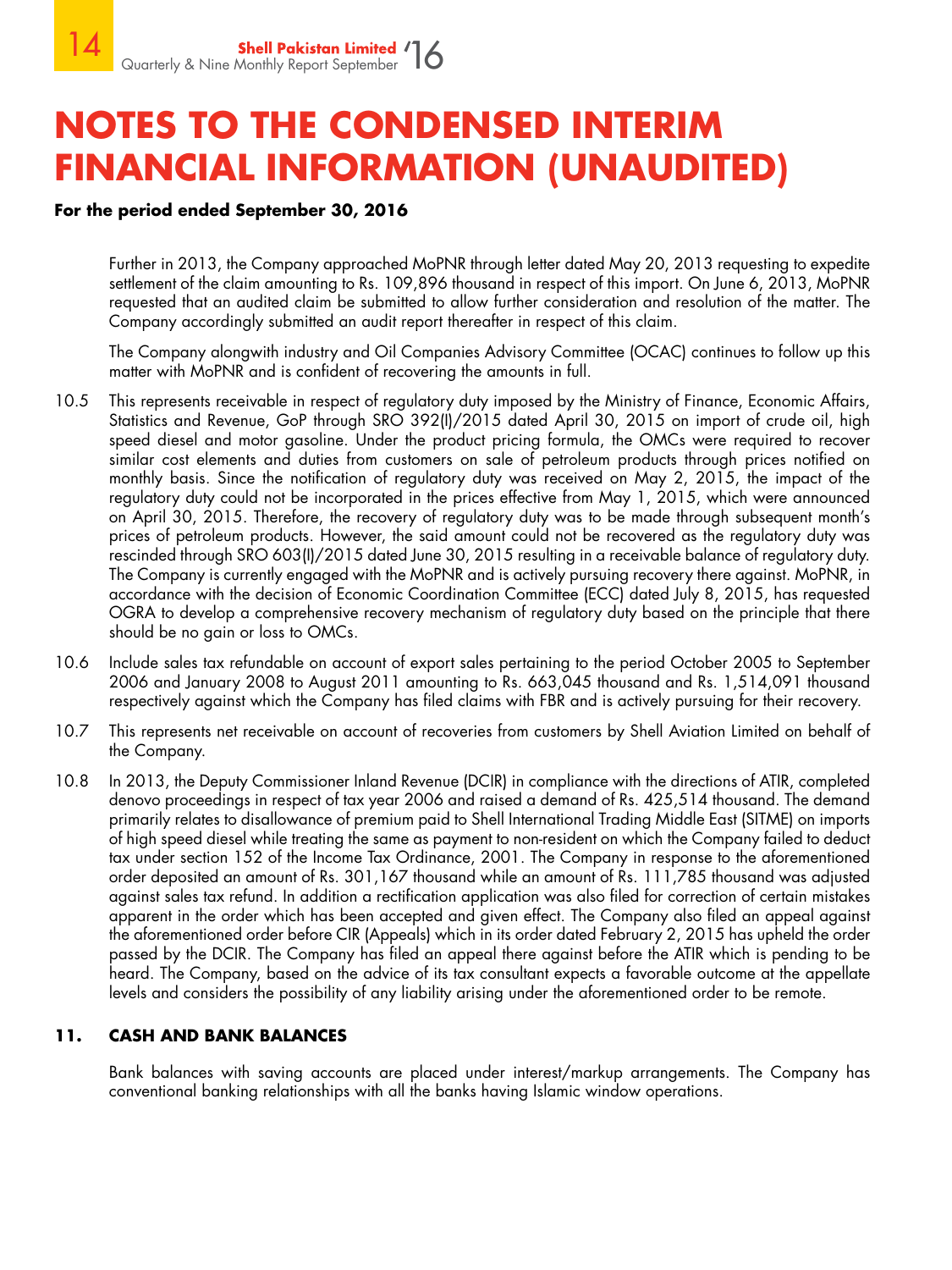#### **For the period ended September 30, 2016**

| 12. | <b>DEFERRED TAXATION - net</b>                                                                                    | <b>Note</b> | Unaudited<br>September 30,<br>2016<br>-(Rupees '000) -- | <b>Audited</b><br>December 31,<br>2015          |
|-----|-------------------------------------------------------------------------------------------------------------------|-------------|---------------------------------------------------------|-------------------------------------------------|
|     | This comprises of the following:                                                                                  |             |                                                         |                                                 |
|     | Taxable temporary differences arising in respect of:<br>- accelerated tax depreciation<br>investment in associate |             | 938,295<br>258,325                                      | 880,325<br>194,938                              |
|     |                                                                                                                   |             | 1,196,620                                               | 1,075,263                                       |
|     | Deductible temporary differences arising in respect of:<br>provisions<br>- carry forward tax losses               | 12.1        | (735, 885)<br>(735, 885)<br>460,735                     | (648, 876)<br>(78, 782)<br>(727,658)<br>347,605 |

12.1 As of the balance sheet date, deferred tax asset amounting to Rs. 5,307,288 thousand (December 31, 2015: Rs. 4,814,898 thousand) has not been recognized as a matter of prudence and on account of uncertainty around recoupability.

|     |                                                | <b>Note</b> | <b>Unaudited</b><br>September 30,<br>2016 | <b>Audited</b><br>December 31,<br>2015 |
|-----|------------------------------------------------|-------------|-------------------------------------------|----------------------------------------|
| 13. | <b>TRADE AND OTHER PAYABLES</b>                |             |                                           | -(Rupees '000) --·                     |
|     | Creditors                                      | 13.1        | 21,325,775                                | 21,156,857                             |
|     | <b>Accrued liabilities</b>                     |             | 5,626,814                                 | 5,001,774                              |
|     | Dealers' and customers' security deposits      |             | 513,845                                   | 499,507                                |
|     | Advances received from customers               |             | 1,532,936                                 | 1,763,309                              |
|     | Provision for post-retirement medical benefits |             | 84,197                                    | 84,197                                 |
|     | Workers' welfare fund                          |             | 227,132                                   | 153,229                                |
|     | Workers' profits participation fund            |             | 220,199                                   | 115,958                                |
|     | Unclaimed dividends                            |             | 107,065                                   | 143,147                                |
|     | Other liabilities                              |             | 6,018                                     | 112,740                                |
|     |                                                |             | 29,643,981                                | 29,030,718                             |

13.1 This includes amounts due to related parties aggregating to Rs. 15,137,762 thousand (December 31, 2015: Rs. 17,138,216 thousand). Particulars of the amounts due are as follows:

| Unaudited<br>September 30,<br>2016 | <b>Audited</b><br>December 31,<br>2015 |
|------------------------------------|----------------------------------------|
|                                    |                                        |
| 13,857,590                         | 16,212,600                             |
| 1,129,679                          | 794,609                                |
| 150,493                            | 131,007                                |
| 15,137,762                         | 17,138,216                             |
|                                    | -----------(Rupees '000) -----------   |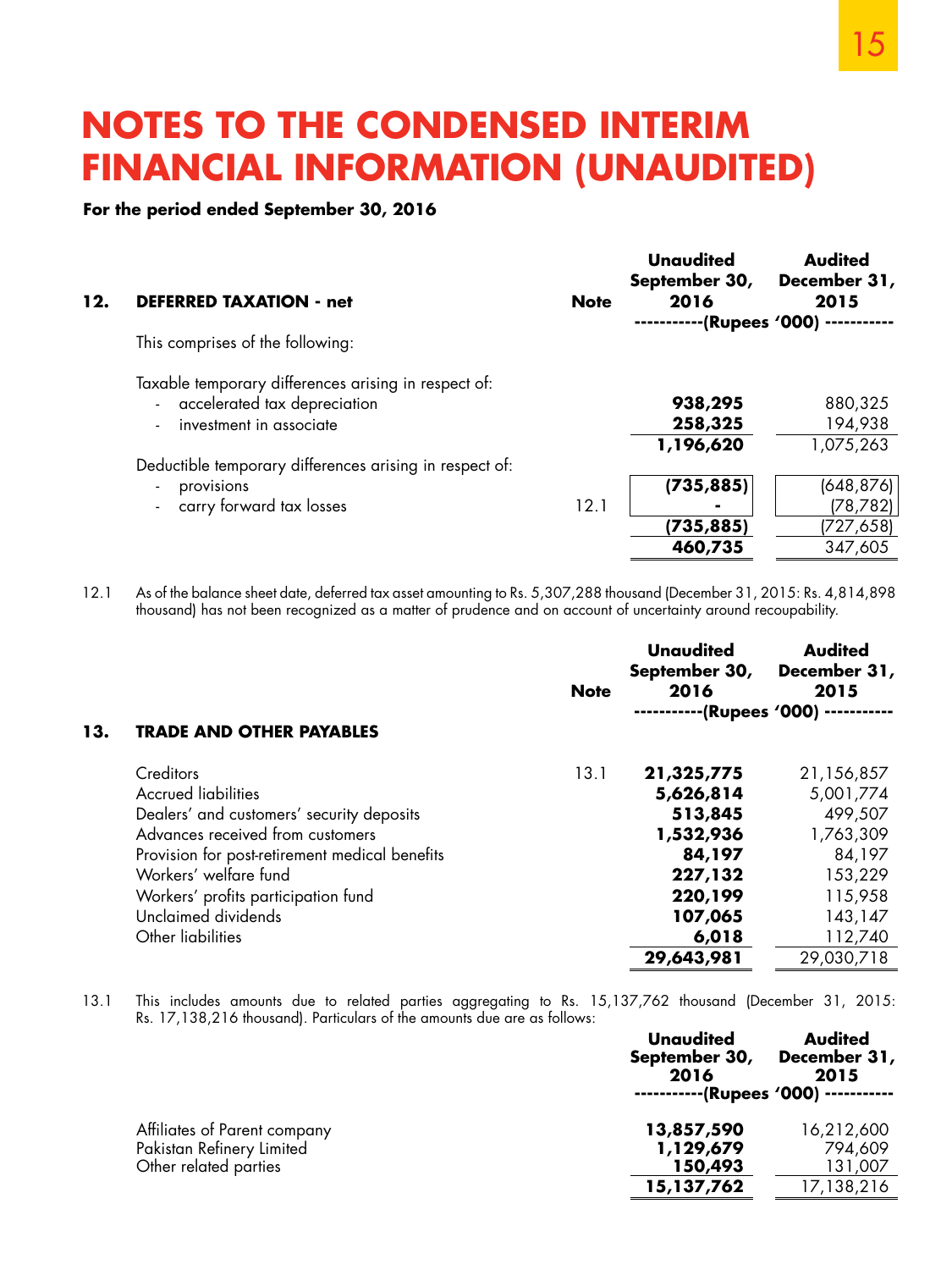**For the period ended September 30, 2016**

### **14. CONTINGENCIES AND COMMITMENTS**

#### 14.1 **Contingencies**

#### 14.1.1 **Infrastructure fee**

The Sindh Finance Act, 1994, prescribed the imposition of an infrastructure fee at the rate of 0.5% of the C&F value of all goods entering or leaving the province of Sindh via sea or air.

The Company and several others challenged the levy in constitutional petitions before the High Court of Sindh. These petitions were dismissed as, during their pendency, the nature of the levy was changed by the Government of Sindh through an Ordinance. The Company and others therefore filed civil suits in the High Court of Sindh challenging the amended Ordinance. However, these suits were also dismissed in October 2003. All the plaintiffs preferred intra-court appeals against the dismissal. The intra-court appeals were decided by the High Court in September 2008 wherein it was held that the levy is valid and collectable only from December 12, 2006 onwards and not prior to this date. Being aggrieved by the said judgment, both the Company and the Government of Sindh filed separate appeals before the Supreme Court of Pakistan.

In 2011, the Government of Sindh unconditionally withdrew its appeals on the plea that the Sindh Assembly had legislated the Sindh Finance (Amendment) Act, 2009, levying infrastructure fee with retrospective effect from 1994. However, the Supreme Court of Pakistan, in view of the new legislation, directed the Company and others to file fresh petitions to challenge the same before the High Court and set aside the earlier order of the High Court.

The High Court on fresh petitions filed, passed an interim order directing that any bank guarantee / security furnished for consignments cleared upto December 27, 2006 are to be returned and for period thereafter guarantees or securities furnished for consignments cleared are to be encashed to the extent of 50% and the remaining balance is to be retained till the disposal of petitions. For future clearances, the Company is required to clear the goods on paying 50% of the fee amount involved and furnishing a guarantee / security for the balance amount.

Subsequent to the orders of the court, the Company has reviewed its position and without acknowledging it as a debt now estimates the accumulated levy up to September 30, 2016 at Rs. 93,492 thousand (December 31, 2015: Rs. 75,493 thousand). However, the eventual obligation on account of the aggregate fee, if any, cannot be ascertained presently because of uncertainty in relation to the extent of its application to the Company. For these reasons and based on legal advice obtained, no provision has been made in these financial statements against the levy as the management expects a favorable outcome.

On July 1, 2016, Sindh Assembly has amended the Sindh Finance Act, 1994 through legislation of Sindh Finance Act, 2016 according to which infrastructure fee will range from 1.10% to 1.15% of total value of goods against various slabs of net weight of goods as assessed by the Customs Authorities plus one paisa per kilometer.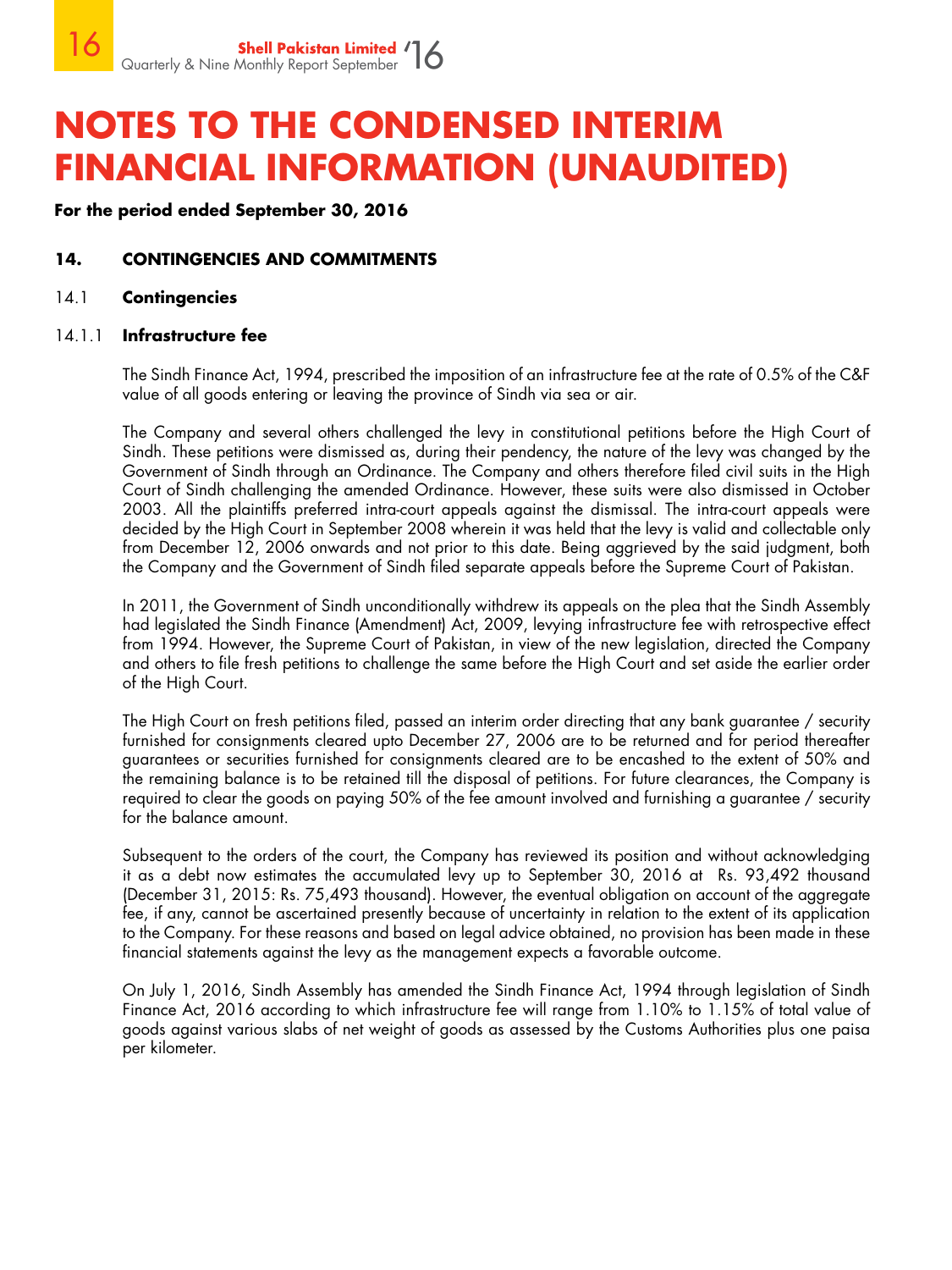### **For the period ended September 30, 2016**

#### **14.1.2 Taxation**

14.1.2.1 In 2011, the Company received a demand from tax authorities in respect of tax year 2008 amounting to Rs. 735,109 thousand. The demand principally arose due to addition made by assessing officer in respect of allocation of common expenses and taxing the reversal of provision for impairment in trade and other receivables. Further, assessing officer had also disallowed the credit for minimum tax amounting to Rs. 482,685 thousand paid in earlier year and set-off against tax liability for the tax year 2008. The Company thereafter filed an application against the order for rectification of certain mistakes apparent from the record. The tax officer rectified the order accepting the Company's contention and reduced the demand to Rs. 527,150 thousand. The Company in response to the demand deposited an amount of Rs. 120,000 thousand and filed an appeal with the Commissioner Inland Revenue (CIR) (Appeals) and thereafter with Appellate Tribunal Inland Revenue (ATIR). The remaining demand has been adjusted by the taxation authorities from sales tax refundable. In 2012, both CIR (Appeals) and ATIR have decided the case against the Company. The Company in response to this order of ATIR has filed an appeal before High Court of Sindh which is pending for hearing.

> In 2013, the High Court of Sindh, in respect of another Company, overturned the interpretation of the Appellate Tribunal on Sec 113 (2) (c) of the Income Tax Ordinance, 2001 and decided that the minimum tax could not be carried forward where there was no tax paid on account of loss for the year or carried forward losses. The Company's management is however of the view, duly supported by the legal advisor that the above order is not correct and would not be maintained by the Supreme Court which the Company intends to approach, if same decision is awarded to the Company in appeal to the High Court of Sindh. Therefore, the Company has continued to consider the adjustment made against the demand and the deposit of Rs. 120,000 thousand as recoverable and the same is included in 'other receivables'.

14.1.2.2 In 2012, the Company received a demand from tax authorities in respect of tax year 2004 amounting to Rs. 161,057 thousand. The demand principally arose due to addition made by assessing officer in respect of allocation of common expenses, disallowance of software cost claimed as revenue expenditure and credit disallowed in respect of income derived from Azad Kashmir. The Company in response to the order deposited an amount of Rs. 29,106 thousand and filed a rectification application and an appeal with CIR (Appeals). The tax officer rectified the order allowing Azad Kashmir tax credit and partial relief on amortisation of software cost reducing the tax demand to Rs. 109,895 thousand after taking into consideration Rs. 29,106 thousand already deposited on this account.

> Thereafter, the Company made a payment of Rs. 100,000 thousand under protest against the rectified order and filed another rectification application and appeal before CIR (Appeals). The tax officer provided further relief in the revised rectified order on account of software cost which resulted in a net tax refund of Rs. 733 thousand after taking into consideration the payments already made in this regard. The revised rectified order still contains certain mistakes for which the Company has filed another rectification application which is still pending.

> In 2013, CIR (Appeals) upheld the basis used by tax officer in respect of allocation of expenses and had directed the tax authorities to work out correct figures, in order to determine the allocation ratio. The CIR (Appeals) in respect of disallowance of software cost had directed tax authorities to give consequential effect to the subsequent years. The Company filed an appeal against the CIR (Appeals) order before the ATIR which through an order dated December 7, 2015 confirmed the decision of the CIR (Appeals) on the issue of allocation of expenses. The Company in response to this order of ATIR has filed an appeal before High Court of Sindh which is pending for hearing.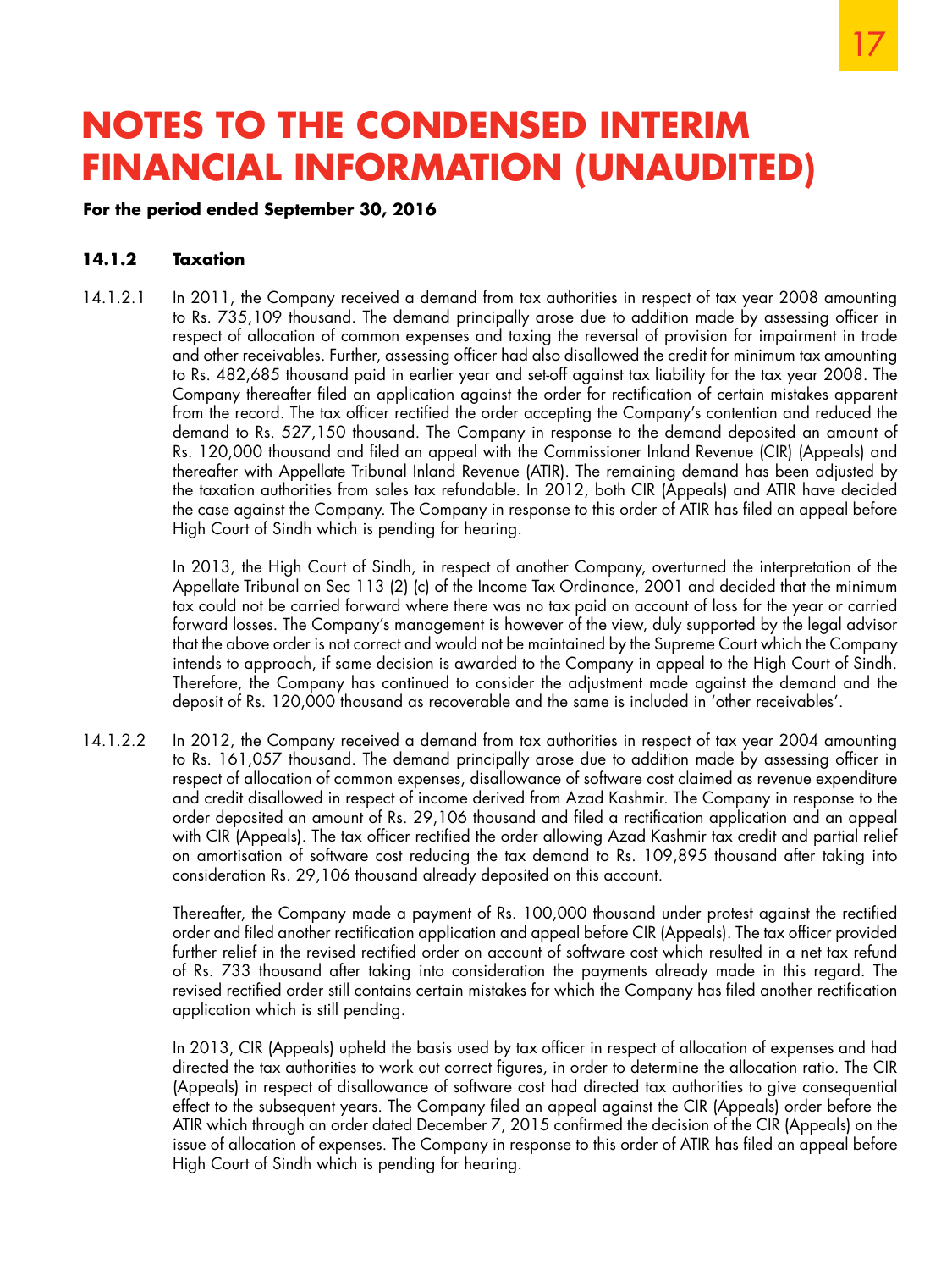### **For the period ended September 30, 2016**

The Company, based on the advice of its tax consultant expects a favourable outcome, however, an amount of Rs. 19,068 thousand has been provided representing the best estimate of potential liability arising therefrom. The payment made against the demand to the extent considered recoverable has been included in 'Other receivables'.

- 14.1.2.3 In 2015, the tax authorities after finalising the income tax audit for the tax year 2011 raised a demand of Rs. 1,694,921 thousand. The demand principally arose due to the disallowance of premium paid to SITME on imports, disallowance of technical service fee and other associated company payments for alleged non-withholding of tax and allocation of expenses. Additionally, unutilised tax losses of previous years were not adjusted in computing the tax liability. The Company in response to the order filed a rectification application and an appeal with the CIR (Appeals). The tax officer rectified the order allowing the unutilised tax losses for previous years thereby reducing the demand to Rs. 250,144 thousand. The revised rectified order still contains certain mistakes for which the Company filed another rectification application with the authorities which was rejected by the authorities. However, on the Company's appeal, CIR (Appeals) vide appellate order dated September 9, 2015 has decided most of the issues including disallowance of premium paid to SITME and technical service fee in favour of the Company, whereas disallowance of bad debts written off was confirmed. The Company and the department both have filed appeals against CIR (Appeals)'s decision.
- 14.1.2.4 During the period, the tax authorities after finalising the income tax audit for the tax year 2010 raised a demand of Rs. 2,212,170 thousand. The demand principally arose due to the disallowance of premium paid to SITME on imports, disallowance on account of allocation of expenses & disallowance of technical service fee due to non-withholding of tax. Additionally, unutilised tax losses of previous years have not been adjusted in computing the tax liability. The Company in response to order has filed a rectification application and an appeal with the CIR (Appeals).

 The CIR(A) issued an order deleting the disallowance on premium paid to SITME on imports. The CIR(A) also allowed adjustment on unutilized tax losses available to the company. The CIR(A) order nullified the demand raised by the taxation authorities. The Company and the department both have filed appeals before the ATIR against CIR (Appeals)'s decision.

### 14.1.3 **Sales tax and federal excise duty (FED)**

 14.1.3.1 In 2011, the tax authorities after conducting sales tax and FED audit for the period July 2008 to June 2009 and post refund audit for the period September and October 2008 raised sales tax and FED demands amounting to Rs. 1,843,529 thousand including penalty through several orders. In 2012 and 2013, the tax authorities also conducted sales tax and FED audit for period July 2009 to December 2009 and January 2011 to December 2011 and raised additional sales tax and FED demands amounting to Rs. 1,093,370 thousand and Rs. 2,902,486 thousand including penalty, respectively.

> These demands primarily arose on account of (i) disallowing input tax against zero rated supplies; (ii) levying FED on license fee, group service fee and trademarks and manifestation fee; (iii) levying sales tax on difference in output sales tax as per return and financial statements; (iv) sales tax on lubricants paid on the value of supply instead of retail price as mentioned on packs; and (v) unlawful adjustment of input sales tax.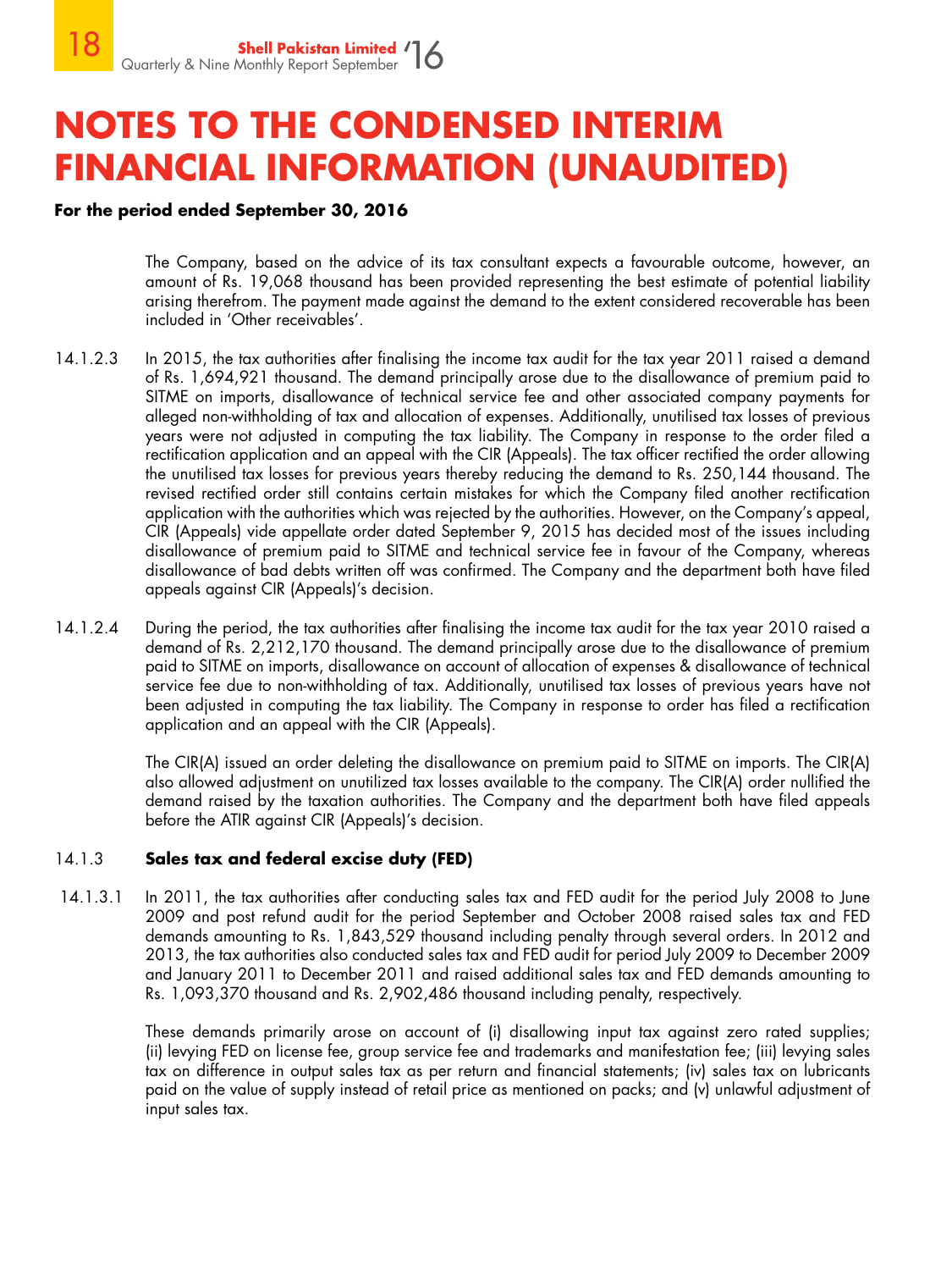### **For the period ended September 30, 2016**

14.1.3.2 In 2012, the tax authorities adjusted sales tax demand of Rs. 173,799 thousand pertaining to September 2008 against sales tax refundable. The Company in response to the aforementioned orders filed appeals and sought stay against the demands with the CIR (Appeals), ATIR and High Court of Sindh. The appeals for September and October 2008 were decided in favour of the Company by the ATIR whereas appeals for July 2008 to June 2009 and July 2009 to December 2009 were decided on most of the grounds in favour of the Company by CIR (Appeals) except for issue of FED on dealers' joining fee and income from Company Owned Company Operated (COCO) sites. Appeal on such issue was filed by the Company with the ATIR which remanded back the matter to the tax authorities for fresh adjudication. During 2015, the ATIR also decided the appeal filed by the tax authorities for the period July 2009 to December 2009 wherein all issues involved in the appeal were once again remanded back to the authorities for fresh examination.

> The CIR (Appeals) whilst deciding sales tax appeal for the period January 2011 to December 2011 setaside all matters involved in appeal and directed the tax authorities to re-examine the same in line with his directives. The Company filed an appeal on the matter before the ATIR, which in its order, has maintained the stance taken by CIR (Appeals). The Company in response to the order of ATIR, filed a reference application with the High Court of Sindh, which through an ad-interim order restrained tax authorities from passing any order.

- 14.1.3.3 In 2014, the tax authorities issued a notice proposing to levy sales tax on the value of supply of jet fuel to various airlines during the period July 2012 to June 2013 thereby proposing to raise tax demand of Rs. 2,558,997 thousand. The Company filed an application with the High Court of Sindh, which passed an ad-interim order restraining the tax authorities from passing any order.
- 14.1.3.4 In 2015, the tax authorities whilst finalising sales tax audit for the period January 2012 to December 2012 issued a show cause notice inter alia proposing to levy sales tax on the value of supply of jet fuel during the period January 2012 to June 2012, thereby proposing to raise a demand of Rs. 1,046,760 thousand. Further, FED amounting to Rs. 186,201 thousand in respect of trade mark and manifestation fee and group fee is also being demanded. The Company filed an application with the High Court of Sindh, which passed an order restraining the tax authorities from passing an order.

The Company based on the merits of the aforementioned matters and as per the advice of its tax consultant and legal advisor, expects a favourable outcome on these matters and accordingly no provision has been made in this respect in the condensed interim financial information.

14.1.3.5 In 2012, the Company received an order from Model Customs Collectorate, Hyderabad raising sales tax demand of Rs. 46,838 thousand, on imported goods, without specifying the basis of computation by levying further sales tax @ 2% representing minimum value addition under Sub-section (5) of Section 3 read with Section 7A of the Sales Tax Act, 1990 and Chapter X of the Sales Tax Special Procedure Rules, 2007. Further, the Company has also received show cause notices from other Model Customs Collectorates with a potential demand of Rs. 4,775,814 thousand, the basis of computation of which has not been specified. The Company is of the view that the sales tax on minimum value addition is not applicable as OMCs are manufacturers of lubricants and other products and the prices of POL products imported by them for sale in the country are administered under a special pricing arrangement agreed with the GoP.

> The FBR has issued directives restricting collectorates from any recovery actions and has also issued a notification dated February 10, 2012 confirming that value addition sales tax was not to be charged on POL products whose prices are regulated under special pricing arrangement by the GoP or regulatory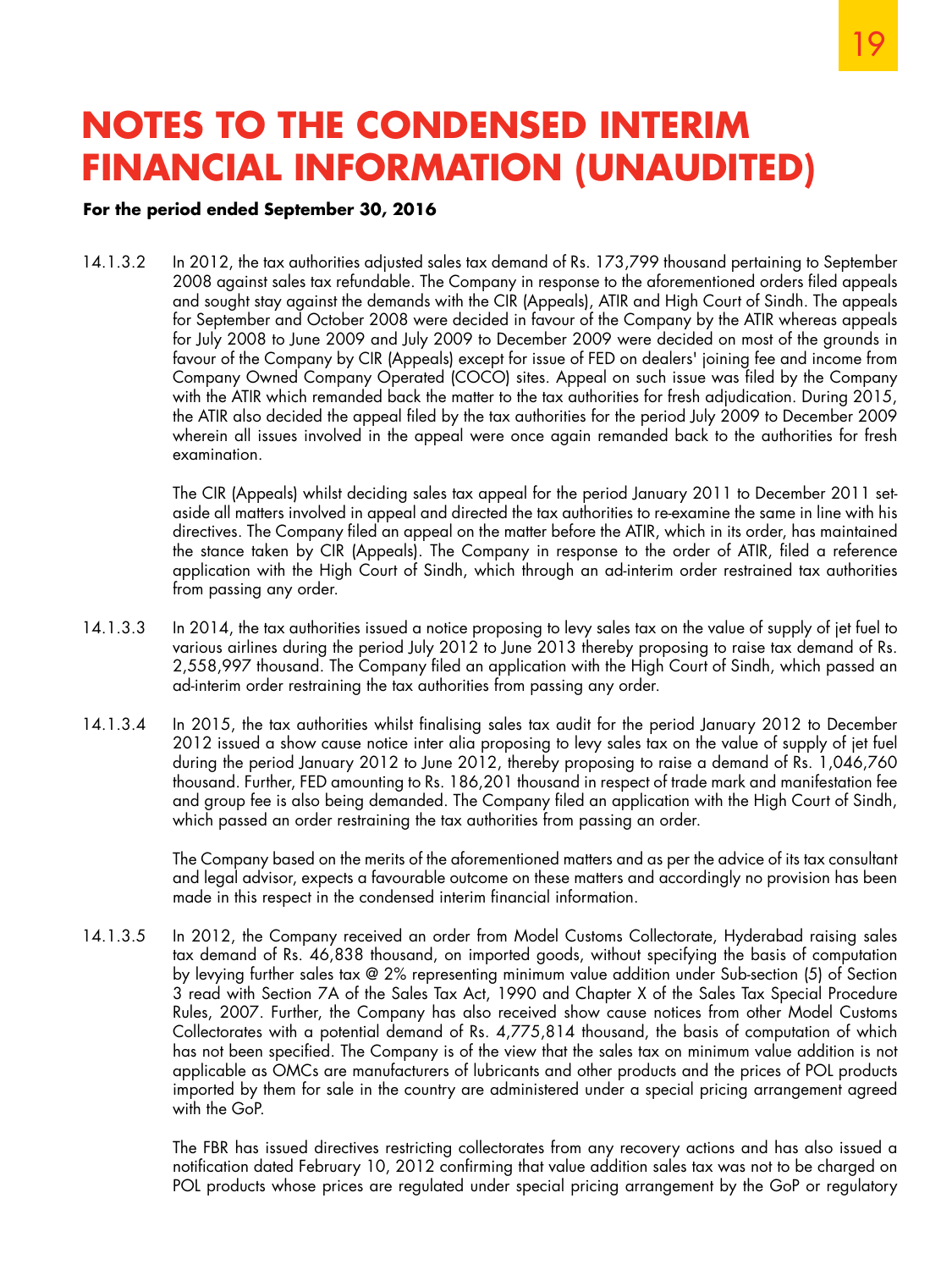### **For the period ended September 30, 2016**

authority working under the GoP. Further, Model Customs Adjudication quashed the show cause notices of Faisalabad, Lahore and Multan Collectorates based on the notification. The Company is also of the view that OMCs cannot be required to pay the tax on unregulated products / exports retrospectively since clarification of FBR was available at that time and is confident that revised notification in this respect will be issued by FBR if required. Further, in the event the Company is required to make a payment in this respect, it is Company's contention that it will be able to claim the amount paid as input tax except for default surcharge, which cannot be computed at this stage. Accordingly, no provision has been made in this respect in the condensed interim financial information.

#### **14.1.4 Others**

The amount of other claims against the Company not acknowledged as debt as at September 30, 2016 aggregate to approximately Rs. 2,907,779 thousand (December 31, 2015: Rs. 3,152,249 thousand). This includes claims by refineries, amounting to Rs. 1,094,569 thousand (December 31, 2015: Rs. 1,094,149 thousand) in respect of delayed payment charges. The Company does not acknowledge the claim for late payment charges as the delayed payment to refineries arose due to the liquidity crisis faced by oil marketing companies over the past few years caused by non-settlement of price differential claims by the Government of Pakistan.

#### 14.2 **Commitments**

- 14.2.1 Capital expenditure contracted for but not incurred as at September 30, 2016 amounted to approximately Rs. 265,166 thousand (December 31, 2015: Rs. 242,599 thousand).
- 14.2.2 Commitments for rentals of assets under operating lease agreements as at September 30, 2016 amounted to Rs. 2,744,769 thousand (December 31, 2015: Rs. 2,562,699 thousand) payable as follows:

|                                                   | <b>Unaudited</b><br>September 30,<br>2016 | <b>Audited</b><br>December 31,<br>2015<br>(Rupees '000) ----------- |
|---------------------------------------------------|-------------------------------------------|---------------------------------------------------------------------|
| Not later than one year                           | 182,828                                   | 170,322                                                             |
| Later than one year but not later than five years | 724,512                                   | 644,171                                                             |
| Later than five years                             | 1,837,429                                 | 1,748,206                                                           |
|                                                   | 2,744,769                                 | 2,562,699                                                           |

#### **15. OTHER EXPENSES**

Represents exchange loss – net amounting to Nil (September 30, 2015: 676,993 thousand) arising on revaluation of foreign currency financial assets and liabilities and on transactions in foreign currencies.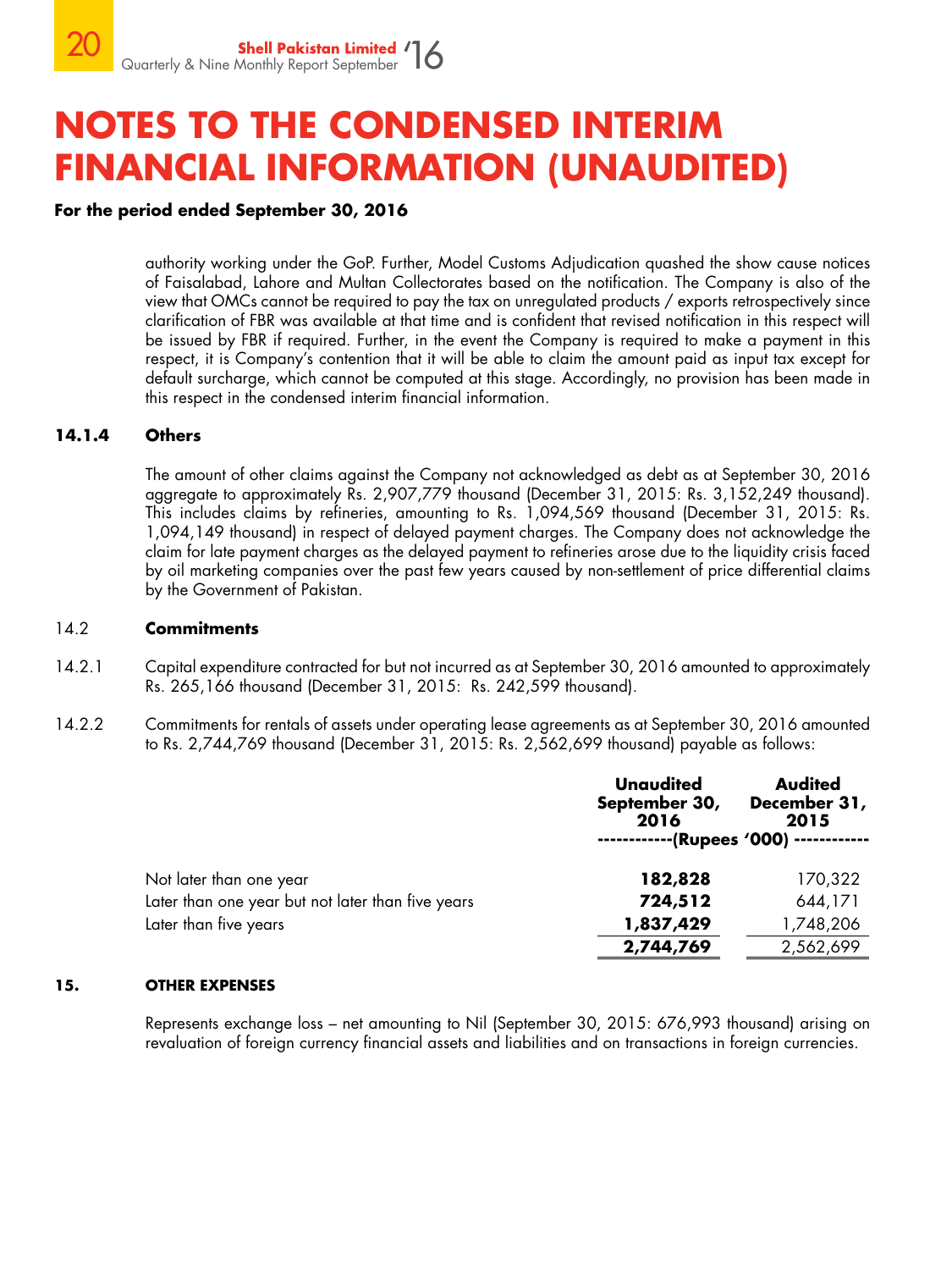**For the period ended September 30, 2016**

|     |                                                                                                                                                                                                                                                                                                                                                              | <b>Note</b> | Unaudited<br><b>Nine months ended</b><br>September 30, September 30,<br>2016<br>2015<br>-(Rupees '000) -      |                                                                                               |  |
|-----|--------------------------------------------------------------------------------------------------------------------------------------------------------------------------------------------------------------------------------------------------------------------------------------------------------------------------------------------------------------|-------------|---------------------------------------------------------------------------------------------------------------|-----------------------------------------------------------------------------------------------|--|
| 16. | <b>OTHER INCOME</b>                                                                                                                                                                                                                                                                                                                                          |             |                                                                                                               |                                                                                               |  |
|     | Income from financial assets                                                                                                                                                                                                                                                                                                                                 |             |                                                                                                               |                                                                                               |  |
|     | Mark-up / interest on short-term deposits                                                                                                                                                                                                                                                                                                                    | 16.1        | 125,851                                                                                                       | 47,507                                                                                        |  |
|     | Income from non-financial assets                                                                                                                                                                                                                                                                                                                             |             |                                                                                                               |                                                                                               |  |
|     | Gain on disposal of operating assets<br>Reversal of impairment on operating assets<br>Liability no longer payable written back<br>Reversal of asset retirement obligation<br>Shell card income<br>Exchange gain – net<br>Commission - net<br>Income from services-net<br>Fees/Income received for Director Services<br>Non oil income<br>Throughput revenues | 16.2        | 7,166<br>11,065<br>61,273<br>2,761<br>51,439<br>198,929<br>47,814<br>949<br>661<br>18,585<br>5,003<br>531,496 | 23,410<br>28,246<br>2,387<br>49,360<br>12,325<br>1,631<br>3,718<br>39,681<br>1,293<br>209,558 |  |

- 16.1 Includes markup/interest on bank accounts amounting to Rs. 35,368 thousand (September 30, 2015: Rs. 13,730 thousand).
- 16.2 Represents exchange gain net arising on revaluation of foreign currency financial assets and liabilities and on transactions in foreign currencies.

|     |                    |             | <b>Unaudited</b>         |                       |                       |                       |  |
|-----|--------------------|-------------|--------------------------|-----------------------|-----------------------|-----------------------|--|
|     |                    |             | <b>Nine Months ended</b> |                       | Quarter ended         |                       |  |
|     |                    |             | September 30,<br>2016    | September 30,<br>2015 | September 30,<br>2016 | September 30,<br>2015 |  |
| 17. | <b>TAXATION</b>    | <b>Note</b> | -(Rupees '000) --        |                       |                       |                       |  |
|     | Current            |             |                          |                       |                       |                       |  |
|     | - for the period   | 17.1        | 523,240                  | 669,286               | 156,453               | 224,758               |  |
|     | - for prior period |             | 71,073                   |                       | ۰                     |                       |  |
|     |                    |             | 594,313                  | 669,286               | 156,453               | 224,758               |  |
|     | Deferred           |             | 113,130                  | 255,720               | 44,052                | (111,365)             |  |
|     |                    |             | 707,443                  | 925,006               | 200,505               | 113,393               |  |
|     |                    |             |                          |                       |                       |                       |  |

17.1 This includes minimum tax @ 0.5% of taxable turnover amounting to Rs. 492,390 thousand (September 30, 2015: Rs. 584,073 thousand). Minimum tax is adjustable against the tax liability of succeeding five years. The Company however, on prudence, has not recognised the related deferred tax asset in view of unutilised tax losses and uncertainty around recoupability. As at September 30, 2016 minimum tax which is available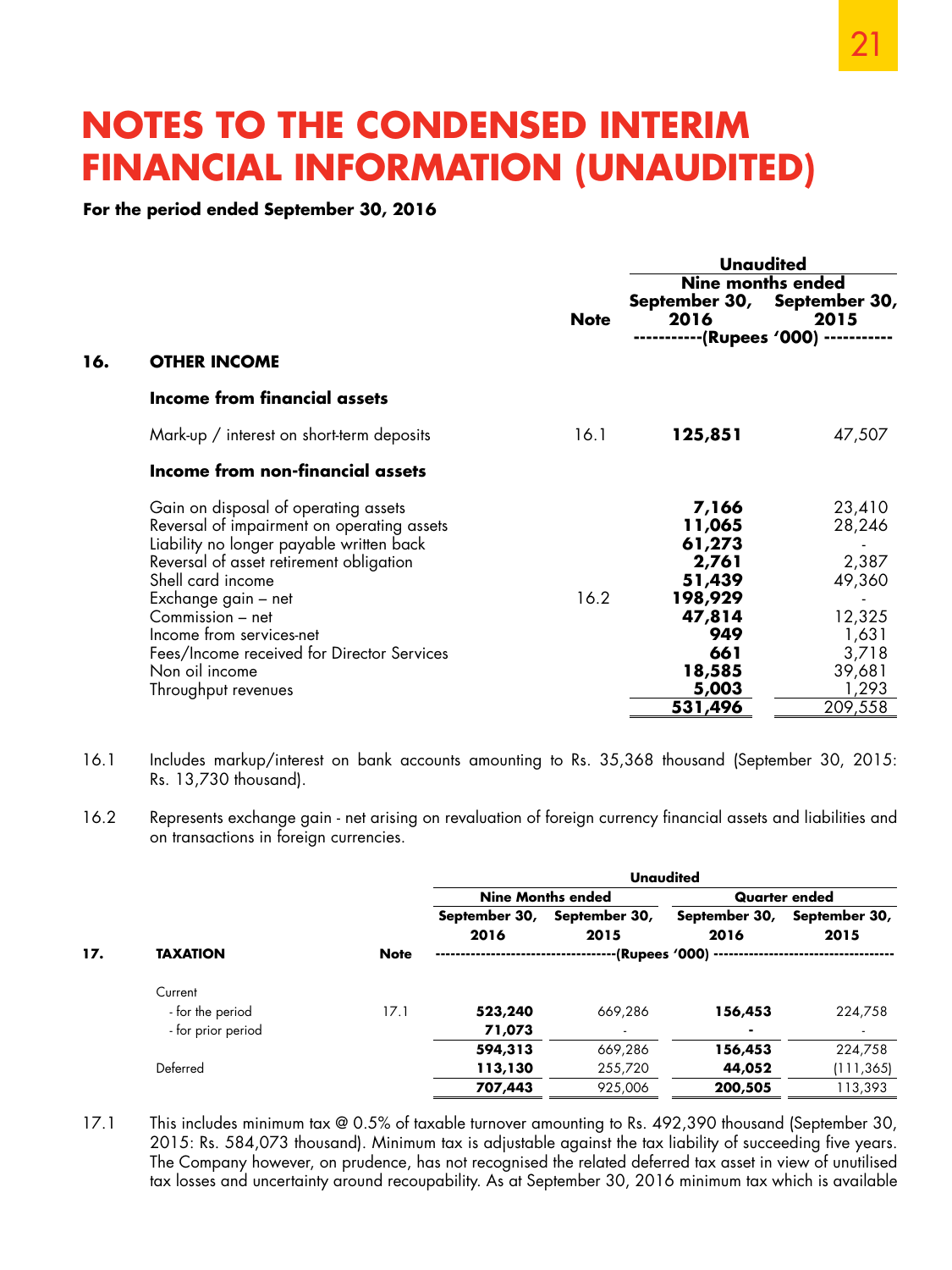### **For the period ended September 30, 2016**

for adjustment against the future tax liability and not recognised as tax asset aggregates to Rs. 5,307,288 thousand (December 31, 2015: Rs. 4,814,898 thousand).

17.2 The income tax return for the tax year 2015 (financial year ended 31 December 2014) has been filed.

|      |                                                                                                                            |             | <b>Unaudited</b>                    |                                                                                             |  |
|------|----------------------------------------------------------------------------------------------------------------------------|-------------|-------------------------------------|---------------------------------------------------------------------------------------------|--|
|      |                                                                                                                            | <b>Note</b> | 2016<br>--------                    | <b>Nine months ended</b><br>September 30, September 30,<br>2015<br>---(Rupees '000) ------- |  |
| 18.  | <b>CASH GENERATED FROM OPERATIONS</b>                                                                                      |             |                                     |                                                                                             |  |
|      | Profit before taxation                                                                                                     |             | 4,129,420                           | 1,110,049                                                                                   |  |
|      | Adjustment for non-cash charges and other items:<br>Depreciation<br>Accretion expense in respect of asset                  |             | 581,178                             | 712,012                                                                                     |  |
|      | retirement obligation                                                                                                      |             | 3,464                               | 4,553                                                                                       |  |
|      | Reversal of liability in respect of asset<br>retirement obligation<br>Provision / (Reversal of provision) for impairment   |             | (2,761)                             |                                                                                             |  |
|      | of the stock in trade, net                                                                                                 |             | 12,238                              |                                                                                             |  |
|      | Provision / (Reversal of provision) for impairment<br>of the trade debts, net<br>Trade debts written off directly          |             | 1,068<br>280                        | 116,145                                                                                     |  |
|      | Reversal of impairment of operating assets<br>Liability no longer payable written back<br>Write off of operating assets    |             | (11,065)<br>(33,000)<br>48,532      | 56,187                                                                                      |  |
|      | (Gain) / loss on disposal of operating assets<br>Share of profit of associate<br>Mark-up / interest on short-term deposits |             | (7,166)<br>(508, 172)<br>(125, 851) | (23, 410)<br>(377, 665)<br>(47, 507)                                                        |  |
|      | Mark-up / interest on short-term running finance<br>Working capital changes                                                | 18.1        | 9,434<br>3,255,158<br>7,352,757     | 68,418<br>2,536,911<br>4,155,693                                                            |  |
|      |                                                                                                                            |             |                                     |                                                                                             |  |
| 18.1 | <b>Working capital changes</b><br>Decrease / (increase) in current assets                                                  |             |                                     |                                                                                             |  |
|      | Stock-in-trade                                                                                                             |             | 2,568,816                           | (554, 134)                                                                                  |  |
|      | Trade debts                                                                                                                |             | 206,510                             | (1,714,373)                                                                                 |  |
|      | Loans and advances                                                                                                         |             | (129, 421)                          | (11, 896)                                                                                   |  |
|      | Short-term prepayments                                                                                                     |             | 308,526                             | 25,456                                                                                      |  |
|      | Other receivables                                                                                                          |             | (681, 618)                          | 2,960,794                                                                                   |  |
|      | <b>Increase in current liabilities</b>                                                                                     |             | 2,272,813                           | 705,847                                                                                     |  |
|      |                                                                                                                            |             |                                     |                                                                                             |  |
|      | Trade and other payables                                                                                                   |             | 982,345                             | 1,831,064                                                                                   |  |
|      |                                                                                                                            |             | 3,255,158                           | 2,536,911                                                                                   |  |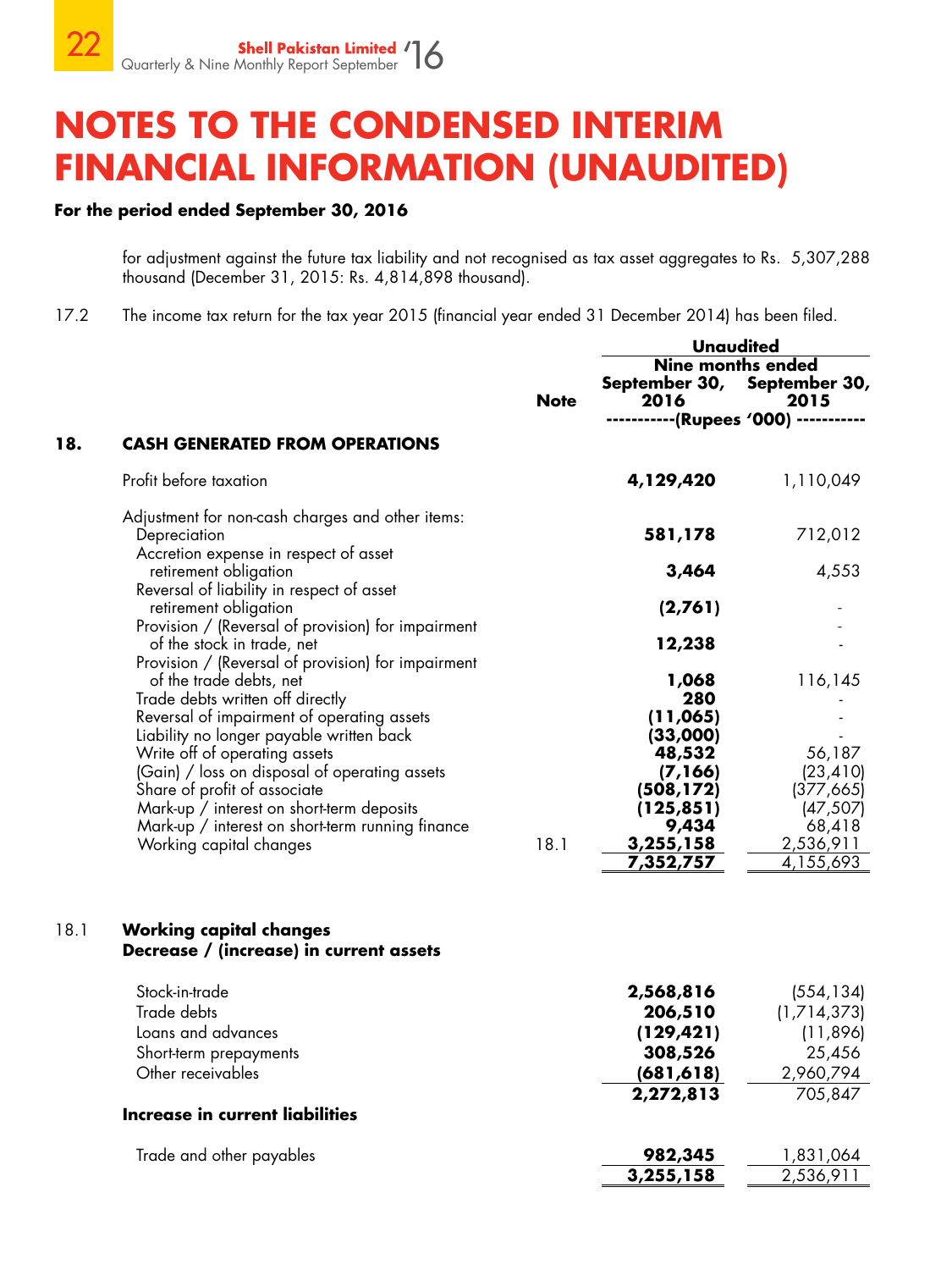### **For the period ended September 30, 2016**

### **19. RELATED PARTY TRANSACTIONS**

The related parties of the Company comprise parent, ultimate parent, other related parties, employee retirement benefit plans, directors and key management personnel. Transactions with related parties essentially entail sale and purchase of goods and services and expenses charged between these parties. Transactions with related parties are as follows:

|                                                    |                                                                                              |             | Unaudited                                                   |                              |  |
|----------------------------------------------------|----------------------------------------------------------------------------------------------|-------------|-------------------------------------------------------------|------------------------------|--|
|                                                    |                                                                                              |             | <b>Nine months ended</b>                                    |                              |  |
| <b>Nature of relationship</b>                      | <b>Nature of transactions</b>                                                                | <b>Note</b> | <b>September</b><br>30, 2016<br>------ (Rupees '000) ------ | <b>September</b><br>30, 2015 |  |
| <b>Holding Company</b>                             | Dividend Paid                                                                                |             | 814,437                                                     | 651,550                      |  |
| <b>Associate</b>                                   | Pipeline charges<br>Others<br>Dividend received                                              |             | 635,492<br>9,350                                            | 501,349<br>7,332<br>423,570  |  |
| Staff retirement benefit /<br>contribution funds   |                                                                                              |             |                                                             |                              |  |
| Pension funds<br>Defined contribution              | Contribution                                                                                 |             | 14,391                                                      | 22,849                       |  |
| Pension funds<br>Gratuity funds<br>Provident funds | Contribution<br>Contribution<br>Contribution                                                 |             | 55,929<br>3,595<br>30,744                                   | 76,745<br>5,708<br>43,361    |  |
| <b>Key management</b><br>personnel                 | Salaries and other short term<br>employee benefits<br>Post-employment benefits               | 19.1        | 55,853<br>4,555                                             | 42,722<br>3,672              |  |
| <b>Directors</b>                                   | Fee for attending meetings<br>Dividend paid                                                  |             | 2,900                                                       | 2,625                        |  |
| <b>Other related parties</b>                       | Purchases<br>Sales<br>Collection for sales made in Pakistan<br>to customers of the parent    |             | 75,664,831<br>1,010,580                                     | 90,525,325<br>4,240,488      |  |
|                                                    | company and its associates<br>Technical service fee charged<br>Trademarks and manifestations | 19.2        | 2,472,637<br>982,806                                        | 3,125,551<br>1,179,001       |  |
|                                                    | license fee charged<br>Computer expenses charged                                             | 19.3        | 243,922                                                     | 266,669                      |  |
|                                                    | (Global Infrastructure<br>Desktop charges)<br>Expenses recovered from                        | 19.3        | 110,450                                                     | 158,638                      |  |
|                                                    | related parties<br>Other expenses charged by                                                 | 19.4        | 115,268                                                     | 143,360                      |  |
|                                                    | related parties                                                                              | 19.4        | 781,560                                                     | 561,520                      |  |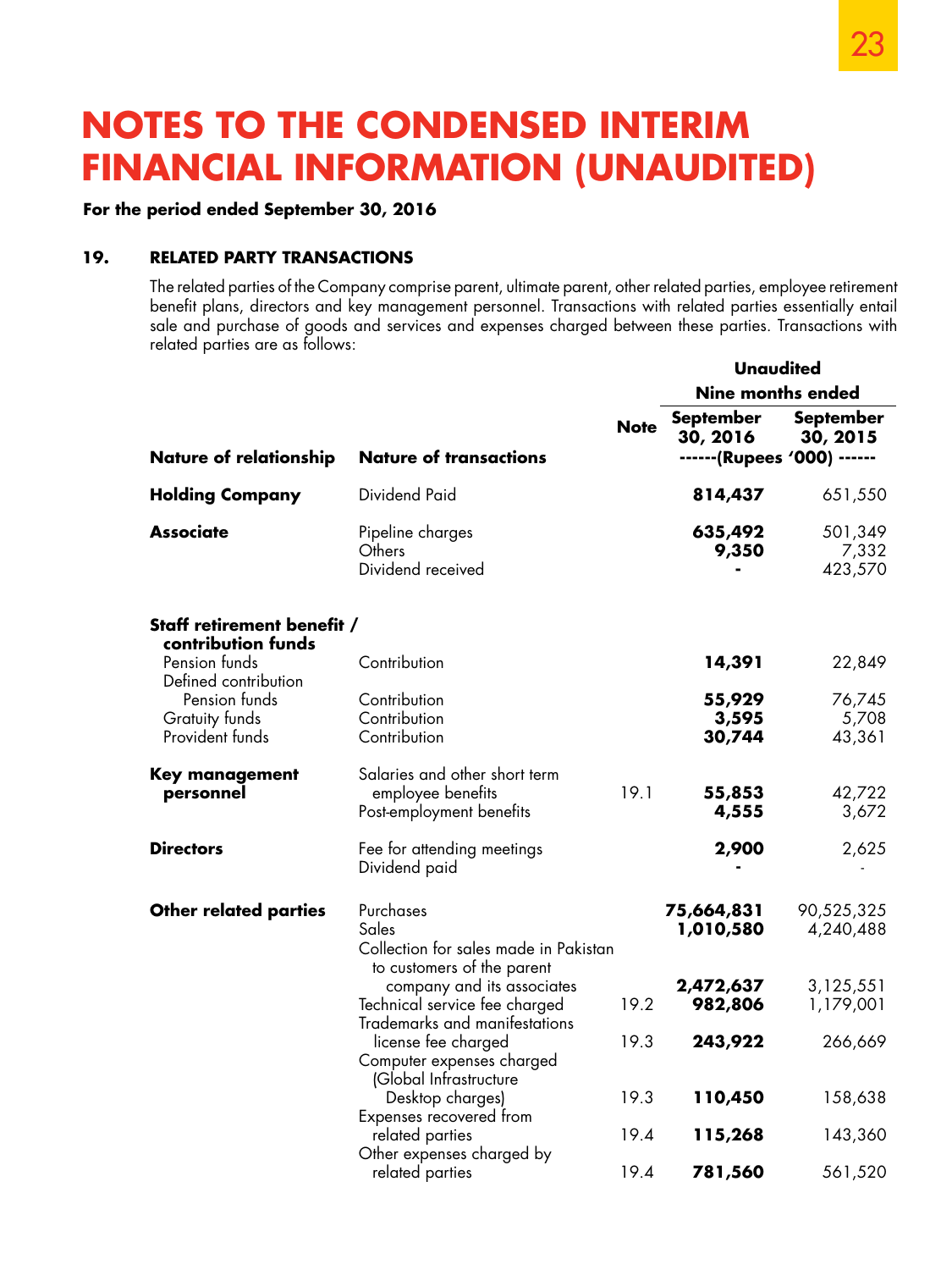### **For the period ended September 30, 2016**

- 19.1 Key management personnel are those persons having authority and responsibility for planning, directing and controlling the activities of the Company directly or indirectly. The Company considers its Chief Executive and Executive Directors to be key management personnel.
- 19.2 Technical services include advice and assistance to the Company in its operations. The fee for these services has been determined on the basis of agreements between the Company and a related Shell Group company based on an agreed methodology.
- 19.3 Trademarks and manifestations license fee and Global Infrastructure Desktop charges are based on the agreements entered into by the Company with Shell Group companies.
- 19.4 Expenses recovered from / charged by related parties are based on actuals.

### **20. OPERATING SEGMENTS**

This condensed interim financial information has been prepared on the basis of a single reportable segment. Almost all the sales of the Company relate to petroleum products.

Total sales of the Company relating to customers in Pakistan were 99% during the period ended September 30, 2016 (September 30, 2015: 100%).

All non-current assets of the Company as at September 30, 2016 and 2014 are located in Pakistan.

Sales to twenty major customers of the Company are around 21% during the nine months ended September 30, 2016 (September 30, 2015: 21%).

### **21. CORRESPONDING FIGURES**

- 21.1 In order to comply with the requirements of International Accounting Standard 34 'Interim Financial Reporting', corresponding figures in the condensed interim balance sheet comprise of balances as per the audited annual financial statements of the Company for the year ended December 31, 2015 and the corresponding figures in the condensed interim statement of comprehensive income, condensed interim statement of changes in equity and condensed interim statement of cash flows comprise of balances of comparable period as per the condensed interim financial information of the Company for the three months ended September 30, 2015.
- 21.2 Corresponding figures have been rearranged and reclassified, wherever necessary, for the purpose of better presentation, the effects of which are not material.

### **22. DATE OF AUTHORISATION**

This condensed interim financial information was authorized for issue on October 20, 2016 by the Board of Directors of the Company.